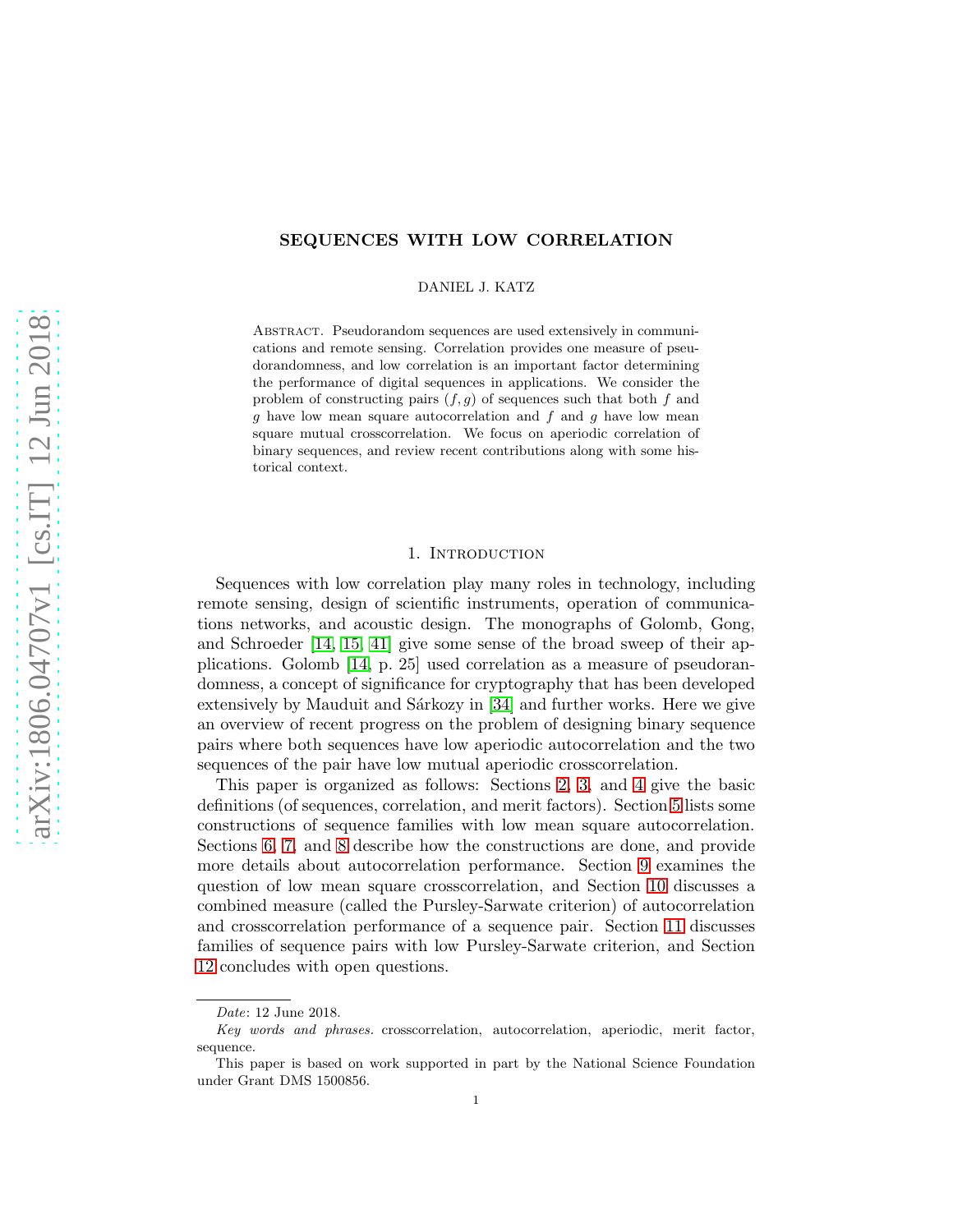#### <span id="page-1-0"></span>2 DANIEL J. KATZ

### <span id="page-1-3"></span><span id="page-1-2"></span>2. Sequences

If  $\ell$  and m are positive integers, an *additive m-ary sequence of length*  $\ell$  is an  $\ell$ -tuple of elements of the additive group of  $\mathbb{Z}/m\mathbb{Z}$ , that is,

(1) 
$$
a = (a_0, a_1, \dots, a_{\ell-1}) \in (\mathbb{Z}/m\mathbb{Z})^{\ell}.
$$

When  $m = 2$  we have an *additive binary sequence*, that is, an element of  $\mathbb{F}_2^{\ell}$ .

A multiplicative m-ary sequence of length  $\ell$  is an  $\ell$ -tuple of mth roots of unity in  $\mathbb{C}$ , that is,

(2) 
$$
b = (b_0, b_1, \dots, b_{\ell-1}) \in \mu_m^{\ell},
$$

where  $\mu_m = \{e^{2\pi i j/m} : 0 \le j < m\}$  is the multiplicative group of mth roots of unity in  $\mathbb{C}$ . Most often we have  $m = 2$ , so  $\mu_2 = \{1, -1\}$ ; this gives multiplicative binary sequences, which we shall just call binary sequences.

Consider the group homomorphism  $\varepsilon$ :  $\mathbb{Z}/m\mathbb{Z} \to \mu_m$  with  $\varepsilon(x) = e^{2\pi ix/m}$ . If the sequences a and b of [\(1\)](#page-1-2) and [\(2\)](#page-1-3) are related by  $b_k = \varphi(a_k)$  for every k, then we say that  $b$  is the multiplicative version of  $a$ , and equivalently, that a is the additive version of b.

For the purposes of this paper, it will be more convenient to consider sequences in their multiplicative guise. Furthermore, we shall identify the sequence  $f = (f_0, \ldots, f_{\ell-1}) \in \mathbb{C}^{\ell}$  in multiplicative form with the polynomial  $f(z) = f_0 + f_1 z + \cdots + f_{\ell-1} z^{\ell-1} \in \mathbb{C}[z]$ , whose coefficients are the terms of the sequence  $f$ . This identification makes calculations easier and we shall see in Section [4](#page-4-0) that it forms a bridge between the study of correlation and harmonic analysis that has proved fruitful in these studies.

## 3. Correlation

<span id="page-1-1"></span>Correlation is a measure of the similarity between the various shifted versions of a pair of sequences. When the sequences of the pair are the same, we are comparing a sequence to shifted versions of itself, which is selfcorrelation, or autocorrelation. Truly random sequences should have low correlation with shifted versions of themselves (unless the shift is zero) and of each other, so we demand that our pseudorandom sequences also have low correlation.

Let us now define correlation precisely. For two sequences

<span id="page-1-4"></span>(3) 
$$
f = (f_0, f_1, ..., f_{\ell-1}) \in \mathbb{C}^{\ell}
$$
  
\n $g = (g_0, g_1, ..., g_{\ell-1}) \in \mathbb{C}^{\ell},$ 

and  $s \in \mathbb{Z}$ , the aperiodic crosscorrelation of f with q at shift s, denoted  $C_{f,q}(s)$ , is defined by

$$
C_{f,g}(s) = \sum_{j \in \mathbb{Z}} f_{j+s} \overline{g_j},
$$

where we use the convention that  $f_j = g_j = 0$  when  $j \notin \{0, 1, \ldots, \ell - 1\}$ , so that the above sum only has a finite number of nonzero entries. We index over  $\mathbb Z$  because the underlying translation operation involved in aperiodic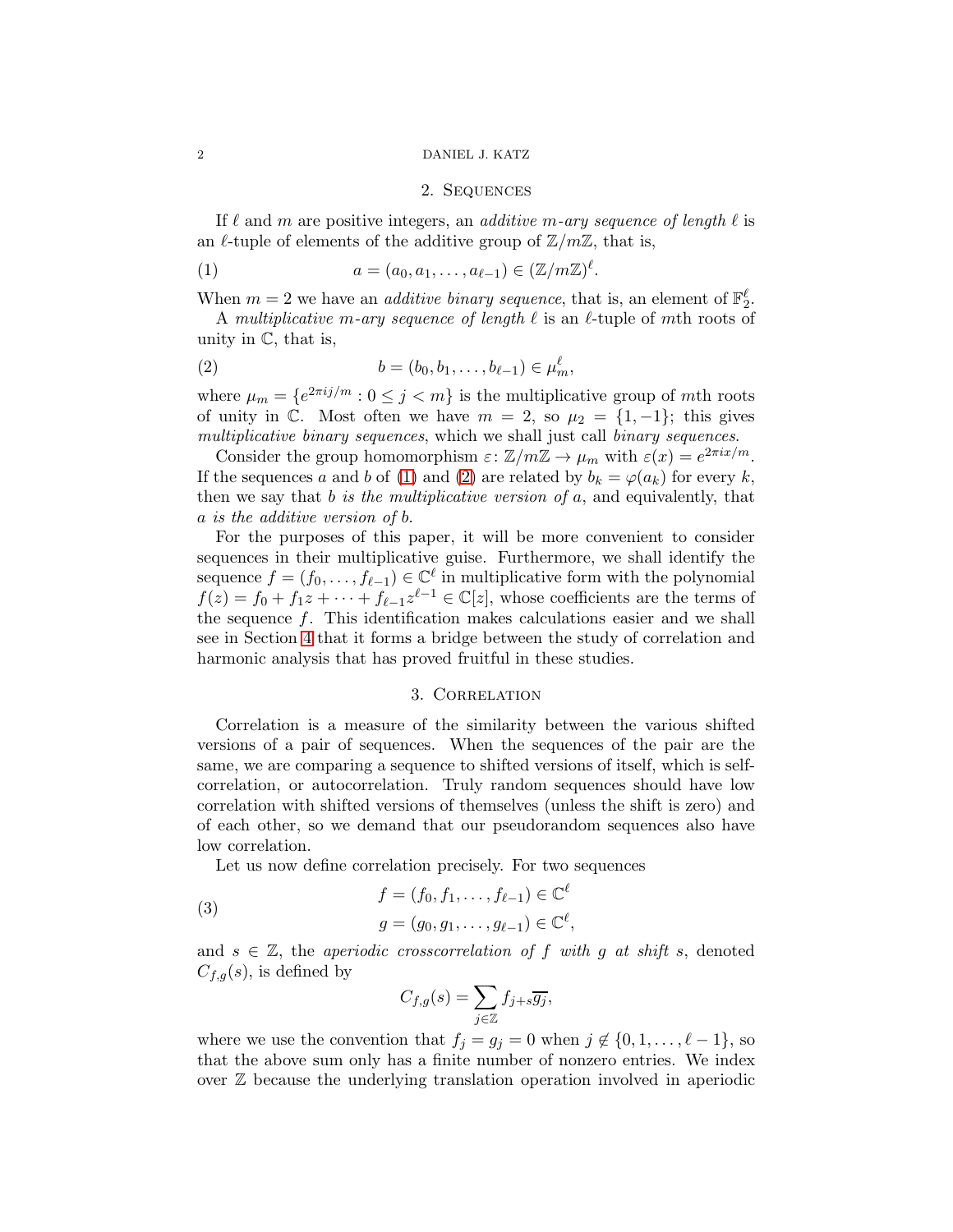crosscorrelation is a non-cyclic shift. We can view the aperiodic correlation of f with g at shift s as the inner product between the overlapping portions of f and g when g is shifted s places to the right relative to f, as shown in Figure [1.](#page-2-0)



<span id="page-2-0"></span>FIGURE 1. Aperiodic correlation of f with g at shift  $s > 0$ 

Let us identify f and g of [\(3\)](#page-1-4) with the polynomials  $f(z) = f_0 + f_1 z + \cdots$  $f_{\ell-1}z^{\ell-1}$  and  $g(z) = g_0 + g_1z + \cdots + g_{\ell-1}z^{\ell-1}$ , respectively, as discussed at the end of Section [2.](#page-1-0) Furthermore, let us adopt the convention that for any Laurent polynomial

$$
a(z) = \sum_{j \in \mathbb{Z}} a_j z^j,
$$

in the ring  $\mathbb{C}[z, z^{-1}]$  of Laurent polynomials over  $\mathbb{C}$ , the *conjugate of*  $a(z)$  is defined to be

(4) 
$$
\overline{a(z)} = \sum_{j \in \mathbb{Z}} \overline{a_j} z^{-j},
$$

where  $\overline{a_j}$  is the usual complex conjugate of  $a_j$ . Then it is not difficult to show that

<span id="page-2-2"></span><span id="page-2-1"></span>
$$
f(z)\overline{g(z)} = \sum_{s \in \mathbb{Z}} C_{f,g}(s) z^s,
$$

that is, the crosscorrelation of  $f$  with  $g$  at shift  $s$  is the coefficient of  $z^s$  in the product  $f(z)\overline{q(z)}$ . This interpretation allows us to discover quite easily the following basic symmetry of aperiodic correlation:

(5) 
$$
C_{f,g}(s) = \overline{C_{g,f}(-s)}.
$$

There is also a periodic version of correlation that treats our sequences [\(3\)](#page-1-4) as periodically repeating every  $\ell$  terms. In this case,  $\mathbb{Z}/\ell\mathbb{Z}$  is the natural set for indexing sequence terms and expressing shifts, reflecting the cyclic nature of the sequences and the shifting. Then for any  $s \in \mathbb{Z}/\ell\mathbb{Z}$ , the periodic crosscorrelation of f with g at shift s, denoted  $PC_{f,q}(s)$ , is defined by

$$
\mathrm{PC}_{f,g}(s) = \sum_{j \in \mathbb{Z}/\ell \mathbb{Z}} f_{j+s} \overline{g_j}.
$$

We can view the periodic correlation of  $f$  with  $g$  at shift  $s$  as the inner product of  $f$  with  $g$  when  $g$  is cyclically shifted  $s$  places to the right relative to  $f$ , as shown in Figure [2.](#page-3-0)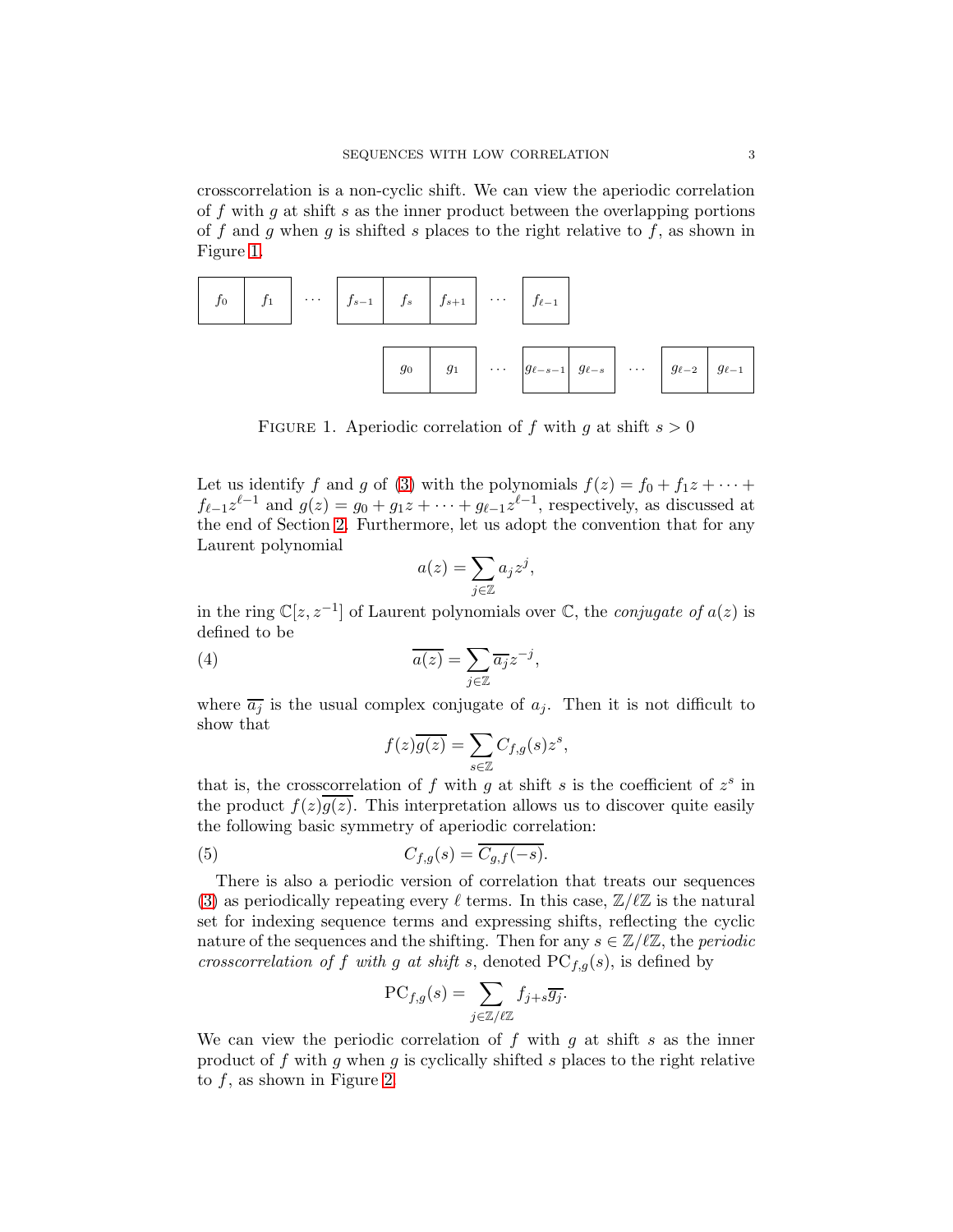

<span id="page-3-0"></span>FIGURE 2. Periodic correlation of f with g at shift s

If  $s \in \mathbb{Z}$ , then we interpret  $PC_{f,g}(s)$  as  $PC_{f,g}(\sigma)$  where  $\sigma \in \mathbb{Z}/\ell\mathbb{Z}$  is the congruence class of s modulo  $\ell$ . In this case one can see that for any  $s \in \mathbb{Z}$ , we have

<span id="page-3-1"></span>
$$
\text{PC}_{f,g}(s) = \sum_{\substack{t \in \mathbb{Z} \\ t \equiv s \pmod{\ell}}} C_{f,g}(t),
$$

where at most two of these terms can be nonzero, and in particular, if  $0 \leq s < \ell$ , then

(6) 
$$
PC_{f,g}(s) = C_{f,g}(s) + C_{f,g}(s - \ell).
$$

One can obtain a polynomial interpretation of periodic crosscorrelation by regarding our sequences as lying in the ring  $\mathbb{C}[z]/(z^{\ell}-1)$  rather than  $\mathbb{C}[z]$ . The notion of a conjugate of a Laurent polynomial from [\(4\)](#page-2-1) carries over naturally to  $\mathbb{C}[z]/(z^{\ell}-1)$ : negative powers of z can be reinterpreted as positive powers since  $z^{\ell} = 1$  in this ring, and the ideal  $(z^{\ell} - 1)$  is closed under our conjugation since  $\overline{z^{\ell} - 1} = -z^{-\ell}(z^{\ell} - 1)$ . Then one can show that

$$
f(z)\overline{g(z)} \equiv \sum_{s \in \mathbb{Z}/\ell\mathbb{Z}} PC_{f,g}(s)z^s \pmod{z^{\ell}-1},
$$

and from this prove the symmetry

$$
\mathrm{PC}_{f,g}(s) = \overline{\mathrm{PC}_{g,f}(-s)}.
$$

Periodic correlation is more mathematically tractable than aperiodic correlation. For example, when we consider sequences derived from finite field characters (see Sections [6](#page-8-0) and [7\)](#page-10-0), the periodic correlation values are complete character sums, while the aperiodic correlation values are incomplete character sums, which are much more difficult to handle. Equation [\(6\)](#page-3-1) shows that the magnitude of any periodic correlation cannot be more than twice as large as the largest magnitude of any aperiodic correlation value. In consequence of this, Boehmer [\[1,](#page-21-0) p. 157] points out that having low periodic correlation at all shifts is a necessary but not sufficient condition for having low aperiodic correlation at all shifts. She then enunciates a design technique that has been used widely in attempts to design sequences with low aperiodic correlation: design sequences with low periodic correlation and hope that some of these will also have low aperiodic correlation.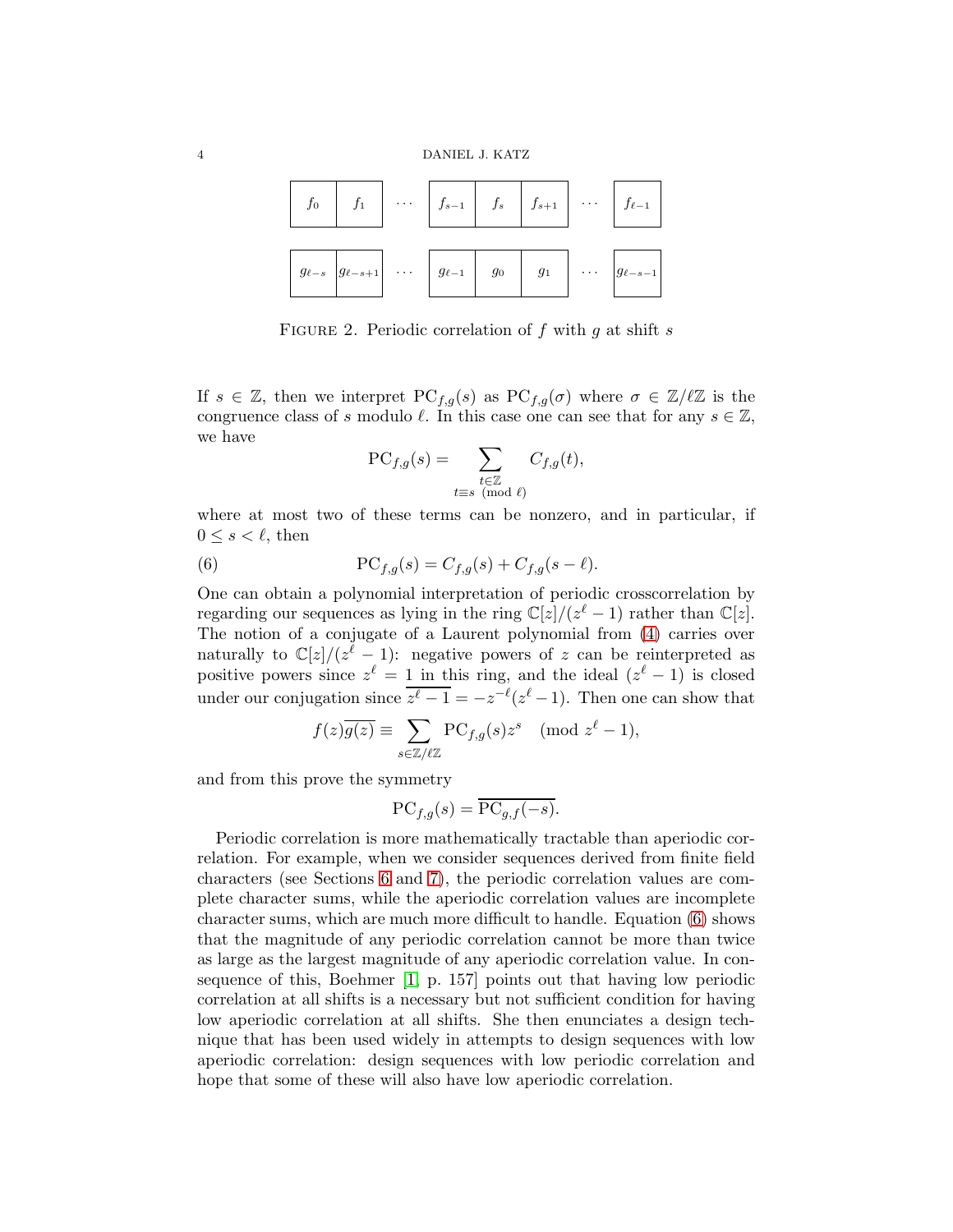Earlier we had mentioned autocorrelation, or correlation of a sequence with itself. If f is the sequence in [\(3\)](#page-1-4) and  $s \in \mathbb{Z}$ , then the *aperiodic autocor*relation of f at shift s is just the aperiodic crosscorrelation of f with itself at shift s, that is,

$$
C_{f,f}(s) = \sum_{j \in \mathbb{Z}} f_{j+s} \overline{f_j}.
$$

And for  $s \in \mathbb{Z}/\ell \mathbb{Z}$ , the periodic autocorrelation of f at shift s is just the periodic crosscorrelation of  $f$  with itself at shift  $s$ , that is,

<span id="page-4-3"></span>
$$
\mathrm{PC}_{f,f}(s) = \sum_{j \in \mathbb{Z}/\ell \mathbb{Z}} f_{j+s} \overline{f_j}.
$$

Note that if the shift is zero in either the aperiodic or periodic case, then

(7) 
$$
C_{f,f}(0) = \text{PC}_{f,f}(0) = \sum_{j=0}^{\ell-1} |f_j|^2,
$$

which is the squared Euclidean norm of f if it is regarded as a vector in  $\mathbb{C}^{\ell}$ . If all the terms of f are of unit magnitude, we say that f is a unimodular sequence. For example, all  $m$ -ary sequences are unimodular, since their terms are roots of unity. If  $f$  is unimodular, then

$$
C_{f,f}(0) = \mathbf{PC}_{f,f}(0) = \ell,
$$

which is the length of the sequence, and is naturally as large as a correlation value involving unimodular sequences of length  $\ell$  could possibly be. On the other hand, what we know about random walks suggests that typical correlation values for randomly selected binary sequences of length  $\ell$  (with uniform probability distribution) should not have magnitudes much larger than  $\sqrt{\ell}$ .

## 4. Demerit factors and merit factors

<span id="page-4-0"></span>In a multi-user communications network, one can modulate the messages of the various users with different signature sequences. For efficient operation, it is desirable that the family of signature sequences used should have the following properties:

- <span id="page-4-1"></span>(i) Each sequence f should have low magnitude autocorrelation  $|C_{f,f}(s)|$ at all nonzero shifts (all  $s \neq 0$ ).
- <span id="page-4-2"></span>(ii) Each pair  $(f, g)$  of sequences should have low magnitude crosscorrelation  $|C_{f,q}(s)|$  at all shifts s.

Notice that it is the magnitude of the correlation value that is typically considered, since often the argument is not discernible in our systems. In view of our comments on random sequences at the conclusion of the previous section, a typical correlation value can be considered small if it does not have magnitude much larger than the square root of the length of the sequences involved. Condition [\(i\)](#page-4-1) helps the communications system maintain synchronization with the user represented by sequence  $f$ : the sharp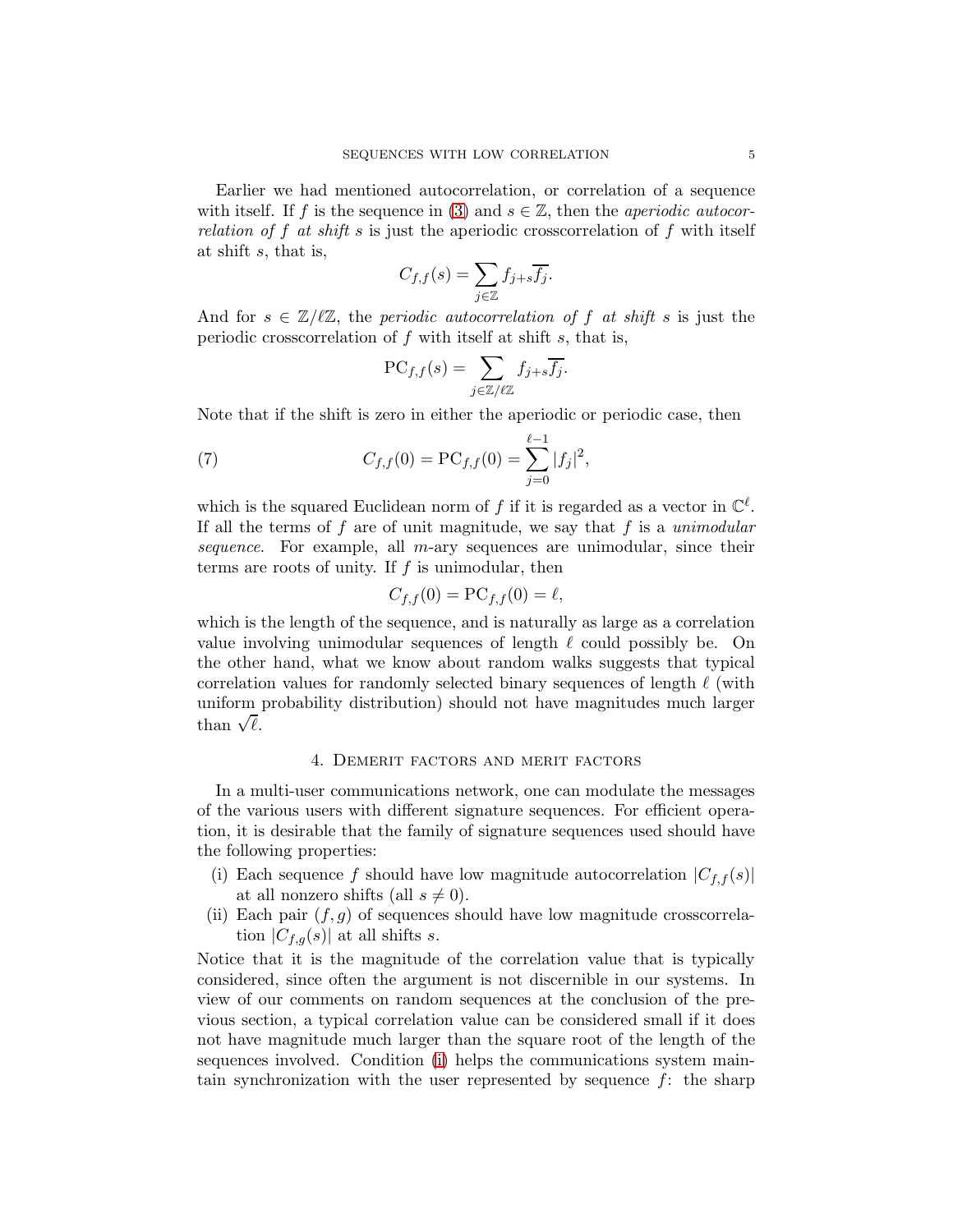### 6 DANIEL J. KATZ

difference between correlation of at shift 0 (when the sequence is aligned with a reference copy of itself) and at nonzero shifts (when it is not aligned) allows one to obtain very accurate timings. Condition [\(ii\)](#page-4-2) prevents the output from the user represented by sequence  $f$  from being confused with any output from the user represented by sequence  $g$ , regardless of any delays between these two signals.

In this paper, we consider the simplest possible case of this design problem for sequences with low autocorrelation and crosscorrelation, that is, we ask for pairs of sequences such that  $|C_{f,f}(s)|$  and  $|C_{g,g}(s)|$  are low for all  $s \neq 0$ and  $|C_{f,q}(s)|$  is low for all s. We could rate overall smallness of correlation in various ways. One method is to rate crosscorrelation performance for a sequence pair  $(f, g)$  by the worst case: the *peak crosscorrelation of* f with g is

$$
\max_{s\in\mathbb{Z}}|C_{f,g}(s)|,
$$

and we would want this to be small.

After studying this and some other common measures of smallness of crosscorrelation, Kärkkäinen  $[25, p. 149]$  expresses the view that one gets a better notion of likely performance from a mean square measure. Accordingly, for sequence pair  $(f, g)$ , we define the *crosscorrelation demerit factor* of f and g as

CDF
$$
(f, g)
$$
 = 
$$
\frac{\sum_{s \in \mathbb{Z}} |C_{f,g}(s)|^2}{|C_{f,f}(0)| \cdot |C_{g,g}(0)|},
$$

which, in view of  $(7)$ , is the sum of squared magnitudes of crosscorrelation values for the sequence pair we obtain from  $f$  and  $g$  if we scale each of them to have unit Euclidean magnitude. We should note that  $CDF(f, g) =$  $CDF(g, f)$  because of [\(5\)](#page-2-2). Normally f and g are unimodular sequences of the same length  $\ell$ , so the denominator of the CDF is simply  $\ell^2$ . Since we want every term in the numerator to be as small as possible, a large CDF indicates poor performance. If one wants a measure that is larger for good sequence pairs, one defines the *crosscorrelation merit factor of f and g* to be

$$
\text{CMF}(f,g) = \frac{1}{\text{CDF}(f,g)}.
$$

We have analogous measures for autocorrelation. If  $f$  is a sequence, then the *autocorrelation demerit factor of*  $f$  is defined to be

<span id="page-5-0"></span>(8) 
$$
\text{ADF}(f) = \frac{\sum_{s \in \mathbb{Z}} |C_{f,f}(s)|^2}{|C_{f,f}(0)|^2} = \text{CDF}(f,f) - 1,
$$

where one should note that we omit the autocorrelation at shift 0 in the numerator. This is because  $C_{f,f}(0)$  is always large, and we want it to be large, so that it should not be construed as contributing to the demerit factor. And the *autocorrelation merit factor of f* is just the reciprocal of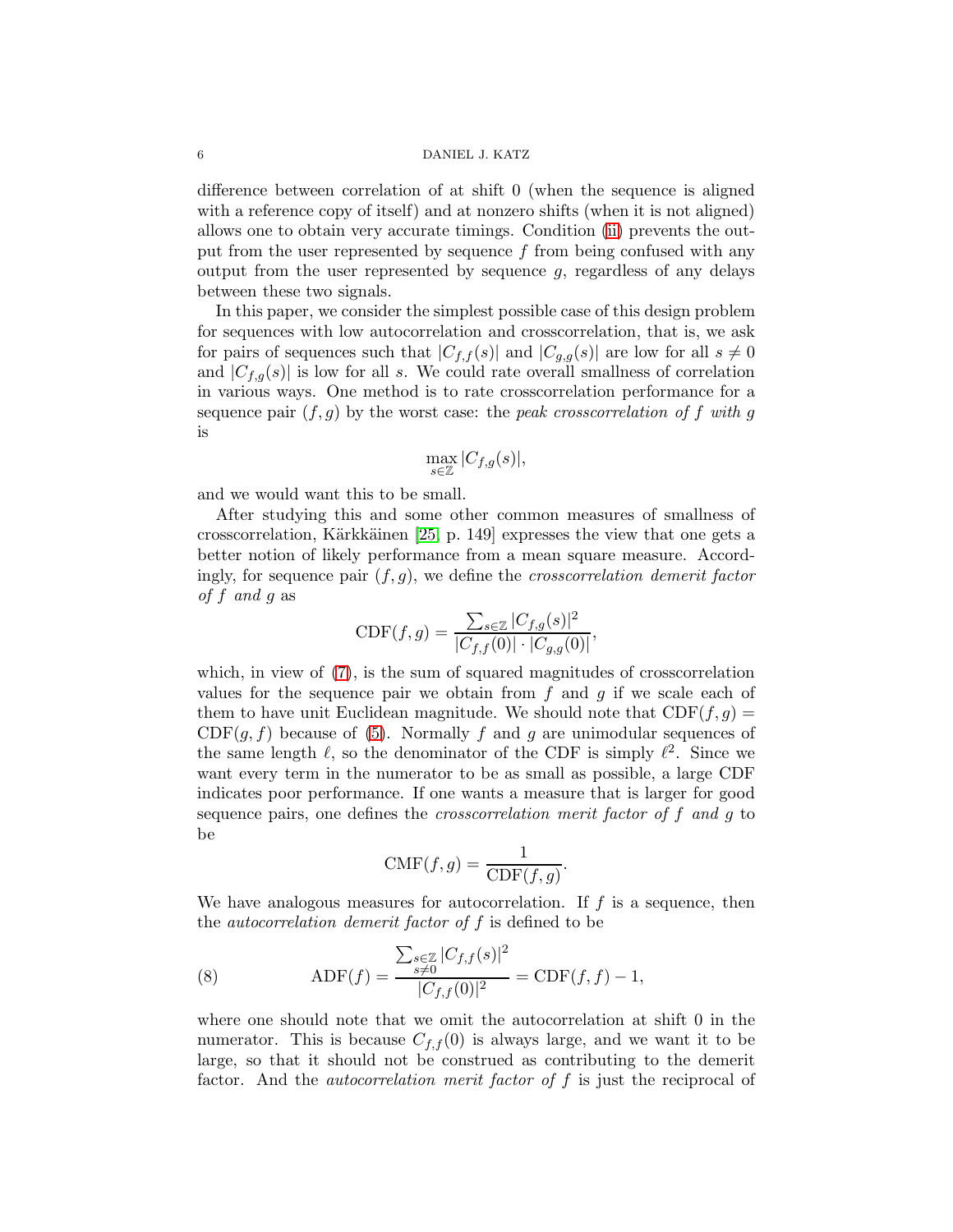the demerit factor,

$$
\text{AMF}(f) = \frac{1}{\text{ADF}(f)}.
$$

Naturally we want to make the autocorrelation demerit factor small, or equivalently, to make the autocorrelation merit factor large.

Recall from the end of Section [2](#page-1-0) that we always identify the sequence  $f = (f_0, \ldots, f_{\ell-1}) \in \mathbb{C}^{\ell}$  with the polynomial  $f(z) = f_0 + f_1 z + \cdots + f_{\ell-1} z^{\ell-1} \in$  $\mathbb{C}[z]$ . We shall now see how this point of view relates to merit factors. For any real number  $r \geq 1$  and any function f defined on the complex unit circle, we define the  $L^r$  norm of f on the complex unit circle to be

$$
||f||_r = \left(\frac{1}{2\pi} \int_0^{2\pi} |f(e^{i\theta})|^r d\theta\right)^{1/r},
$$

provided that this integral exists (as it certainly will when  $f$  is a Laurent polynomial).

Then one can show that the crosscorrelation demerit factor is

<span id="page-6-1"></span>
$$
\text{CDF}(f,g) = \frac{\|fg\|_2^2}{\|f\|_2^2 \|g\|_2^2}
$$

and the autocorrelation demerit factor is

(9) 
$$
\text{ADF}(f) = \frac{\|f\|_4^4}{\|f\|_2^4} - 1
$$

This links the work of Littlewood (see [\[32\]](#page-23-2) and [\[33,](#page-23-3) Problem 19]) on flatness of polynomials on the complex unit circle with the work of Golay [\[8,](#page-22-3) [9\]](#page-22-4) on merit factors.

Sarwate [\[38,](#page-23-4) eqs. (13),(38)] calculated expected values of demerit factors for randomly selected binary sequences (where each term is independent of the others and has equal probability of being  $+1$  or  $-1$ ). For a randomly selected sequence f of length  $\ell$ , Sarwate calculated the expected value of the autocorrelation demerit factor to be

<span id="page-6-0"></span>(10) 
$$
E[\text{ADF}(f)] = 1 - \frac{1}{\ell}.
$$

For a randomly selected pair  $(f, g)$  of sequences of length  $\ell$ , Sarwate calculated the expected value of the crosscorrelation demerit factor to be

<span id="page-6-2"></span>
$$
E[\text{CDF}(f,g)] = 1.
$$

So typical values of both autocorrelation and crosscorrelation demerit factors will be about 1 when the length  $\ell$  is large, as it quite often is. For example, Gold sequences of length 1023 are used in the Global Positioning System (GPS), and code division multiple access communications (CMDA) protocols use even longer sequences. Thus we want constructions that produce families of low correlation sequence pairs of various lengths. Typically, our constructions produce families with unbounded lengths, and we rate a family by the *asymptotic demerit factors*, that is, the limit of the autocorrelation or crosscorrelation demerit factor as the length of the sequences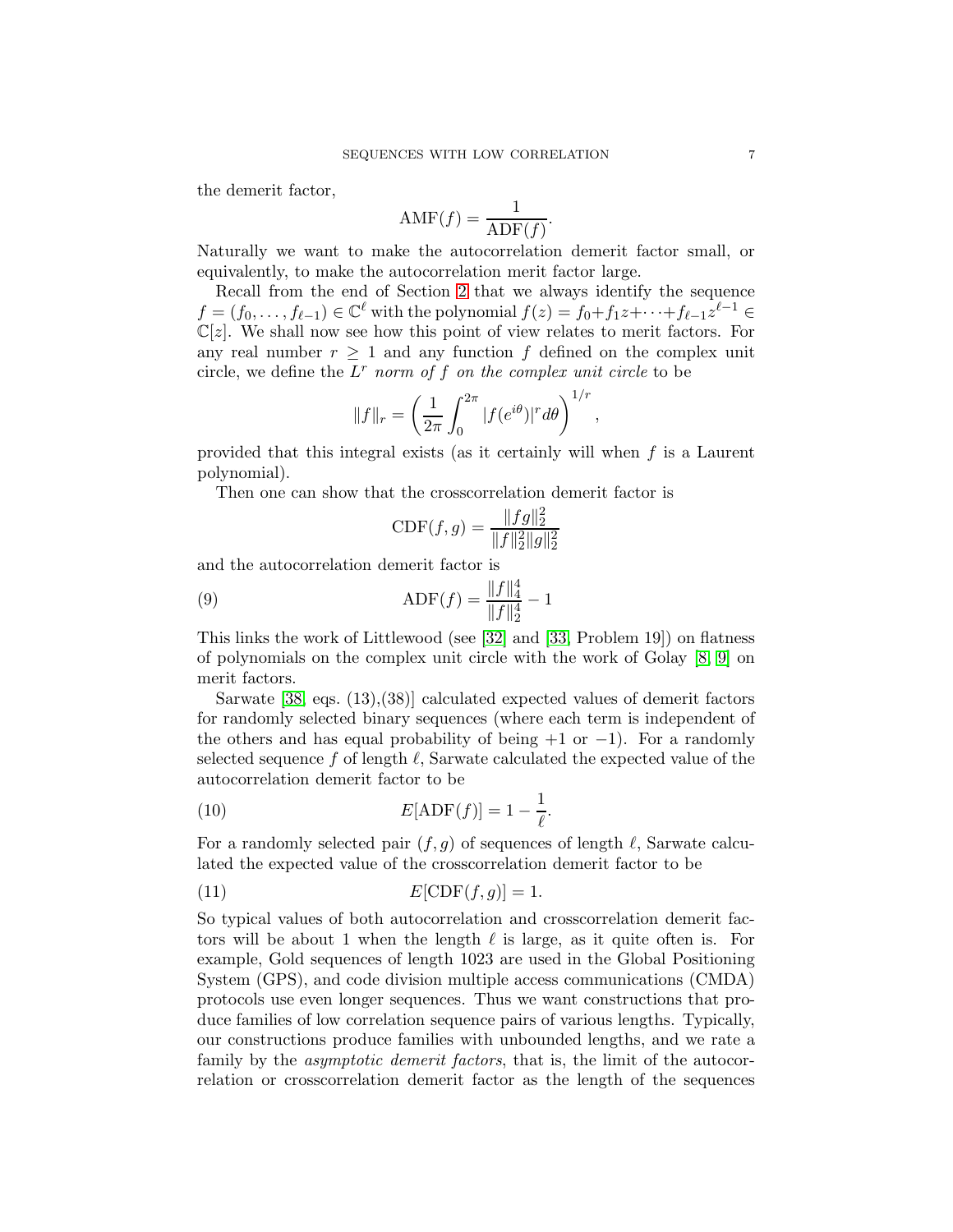tends to infinity. For sequences derived from finite field characters, it has been observed in many cases [\[27,](#page-22-5) [2\]](#page-21-1) that the limiting behavior of families is approached quite rapidly, so that even sequences of quite modest length (of the order of a hundred or more) already have demerit factors close to the limiting values.

### 5. High asymptotic autocorrelation merit factor

<span id="page-7-0"></span>In this section we shall discuss constructions that give infinite families of binary sequences with high asymptotic autocorrelation merit factor. Recall [\(10\)](#page-6-0), which says that randomly selected binary sequences of length  $\ell$  have an average autocorrelation demerit factor of  $1 - 1/\ell$ , which is close to 1 for large  $\ell$ . It is possible to obtain families where the asymptotic demerit factor is considerably lower. It is relatively rare to find such families, and to the author's best knowledge, the first one that was discovered derives from the Rudin-Shapiro polynomials, which shall be discussed further in Section [8.](#page-15-0) It was Littlewood who originally proved a result tantamount to showing that this family of polynomials has asymptotic demerit factor 1/3 [\[33,](#page-23-3) pp. 27–28]. At the time, the concept of merit factor for correlation had not yet been defined: the formula for the autocorrelation merit factor would appear as a "factor" in a 1972 paper by Golay [\[8\]](#page-22-3), who later called this the "merit factor" in another paper a few years later [\[9\]](#page-22-4). What Littlewood actually proved [\[33,](#page-23-3) p. 28] is a formula for the ratio of  $L^4$  norm to  $L^2$  norm of the Rudin-Shapiro polynomials, which via [\(9\)](#page-6-1) is equivalent to finding the asymptotic autocorrelation demerit factor. The Rudin-Shapiro sequence family has one sequence  $f_n$  of length  $2^n$  for each nonnegative integer n, and Littlewood's result shows that  $ADF(f_n) = (1 - (-1/2)^n)/3$ , which tends to  $1/3$  in the limit as *n* tends to infinity.

If we consider Littlewood's result as the first low asymptotic demerit factor record, then this record was broken by Høholdt and Jensen [\[17\]](#page-22-6) with cyclically shifted Legendre sequences, and that record was again broken by Jedwab, Katz, and Schmidt [\[20,](#page-22-7) Theorem 1.1] with Legendre sequences that are cyclically shifted and appended (periodically extended). The Legendre sequences and their modifications shall be discussed in more detail in Section [7.](#page-10-0) We summarize these records in Table [1,](#page-8-1) which in addition to listing the asymptotic demerit factor also lists its reciprocal, the asymptotic merit factor, which is the way these results are usually presented in the literature. The asymptotic demerit factor of 0.157 . . . listed for the shifted and appended Legendre sequences is the smallest real root of the polynomial  $27x^3 - 417x^2 + 249x - 29$ . It should also be noted that, in addition to the records on Table [1,](#page-8-1) an important advance was the determination by Jensen and Høholdt [\[23,](#page-22-8) §5] of the asymptotic merit factor of a class of sequences known as maximal linear recursive sequences (m-sequences). These sequences shall be described in the next section, but they are of great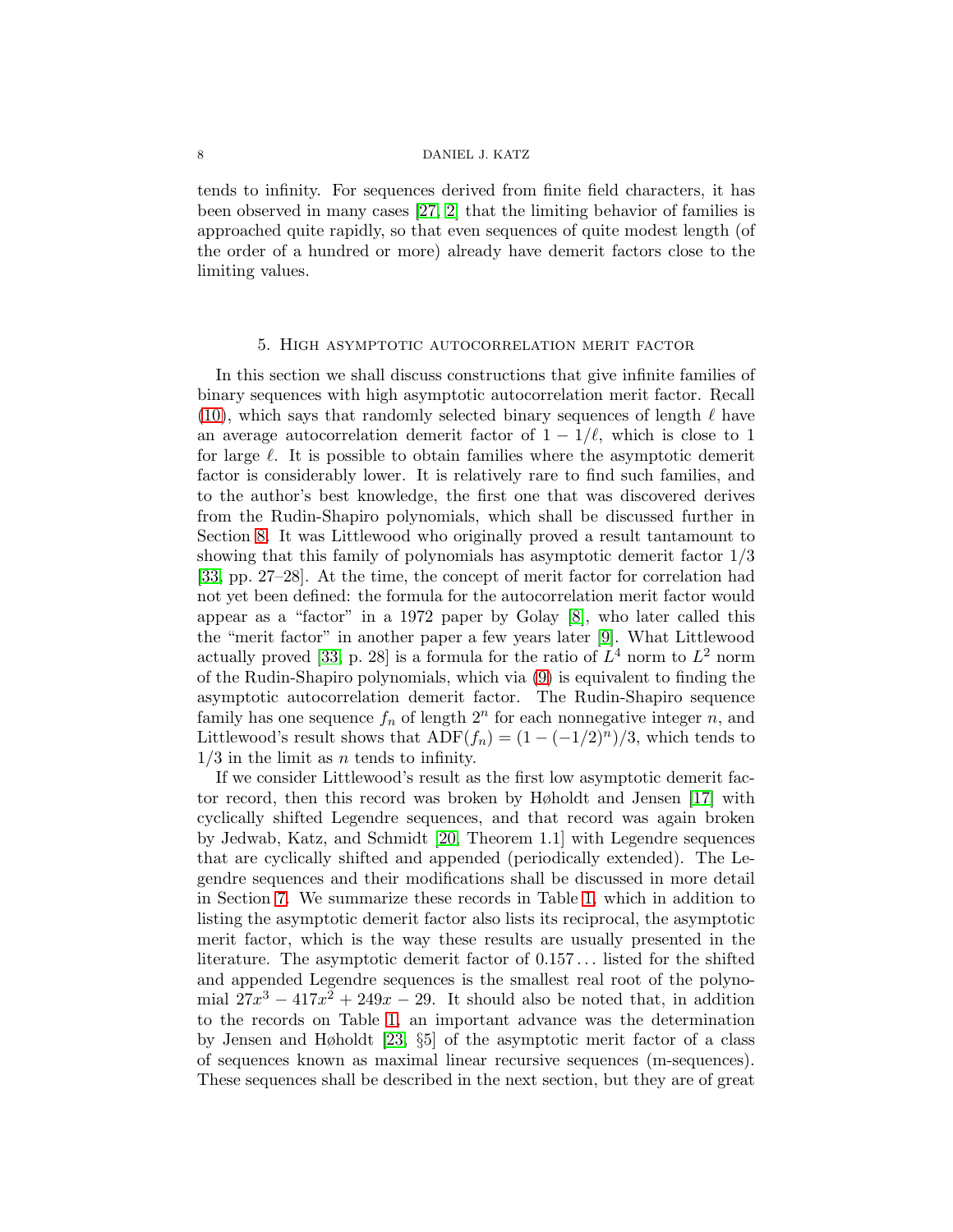|                   | Asymptotic   |              |                                        |
|-------------------|--------------|--------------|----------------------------------------|
| Sequence family   | AMF          | ADF          | Proved by                              |
| Rudin-Shapiro     | 3            |              | $0.333$ Littlewood (1968) [33, pp. 28] |
| Legendre, shifted | 6            | $0.166\dots$ | Høholdt-Jensen (1988) [17]             |
| Legendre, shifted | $6.342\dots$ | 0.157        | Jedwab-Katz-Schmidt                    |
| and appended      |              |              | $(2013)$ [20, Theorem 1.1]             |

<span id="page-8-1"></span>Table 1. Records for high asymptotic autocorrelation merit factor

interest because it is easy to generate large families of them for use in communications networks. Jensen and Høholdt showed that any infinite family of m-sequences has asymptotic autocorrelation demerit factor 1/3, which equals the performance of the Rudin-Shapiro polynomials.

### 6. Sequences from additive characters

<span id="page-8-0"></span>In this section, we shall discuss sequences derived from additive characters of finite fields, of which the most fundamental are the maximum length linear recursive shift register sequences, which are also called maximal linear *recursive sequences*, or just *m-sequences*. Let  $\mathbb{F}_q$  be a finite field of characteristic p and order  $q = p^n$ . An *additive character* is a homomorphism from the additive group  $\mathbb{F}_q$  to the multiplicative group  $\mathbb{C}^*$ . We use  $\text{Tr}: \mathbb{F}_q \to \mathbb{F}_p$ to denote the absolute trace from  $\mathbb{F}_q$  to its prime field  $\mathbb{F}_p$ . Then for each  $a \in \mathbb{F}_q$ , the map  $\varepsilon_a : \mathbb{F}_q \to \mathbb{C}^*$  with  $\varepsilon_a(x) = \exp(2\pi i \operatorname{Tr}(ax)/p)$  is an additive character of  $\mathbb{F}_q$ , and  $\{\varepsilon_a : a \in \mathbb{F}_q\}$  is the entire group of q additive characters from  $\mathbb{F}_q$  into  $\mathbb{C}^*$ , with  $\varepsilon_0$  being the trivial character (that maps every element of  $\mathbb{F}_q$  to 1), while  $\varepsilon_1$  is called the *canonical additive character*.

Let  $\alpha$  be a primitive element of  $\mathbb{F}_q$ . Let us list the nonzero elements of  $\mathbb{F}_q$ as powers of the primitive element  $\alpha$ , that is, as

<span id="page-8-2"></span>
$$
\alpha^0, \alpha^1, \alpha^2, \ldots, \alpha^{q-2},
$$

and then apply a nontrivial additive character  $\psi$  to obtain a sequence

(12) 
$$
(\psi(\alpha^0), \psi(\alpha^1), \dots, \psi(\alpha^{q-2}))
$$

An m-sequence is any sequence obtained in this way. Any nontrivial additive character of a finite field of characteristic  $p$  has the complex  $p$ th roots of unity as its outputs, so the m-sequences produced from fields of characteristic p are  $p$ -ary sequences. We shall mainly be interested in binary m-sequences, which derive from fields of characteristic 2.

Changing the nontrivial character  $\psi$  in [\(12\)](#page-8-2) simply causes a cyclic shift of the m-sequence, and each of the  $q-1$  nontrivial additive characters of  $\mathbb{F}_q$  produces a different cyclic shift, and the  $q-1$  different cyclically shifted versions of our m-sequence are all distinct. If the character  $\psi$  we use is the canonical additive character, we call the m-sequence produced in [\(12\)](#page-8-2) a Galois sequence or a naturally shifted m-sequence.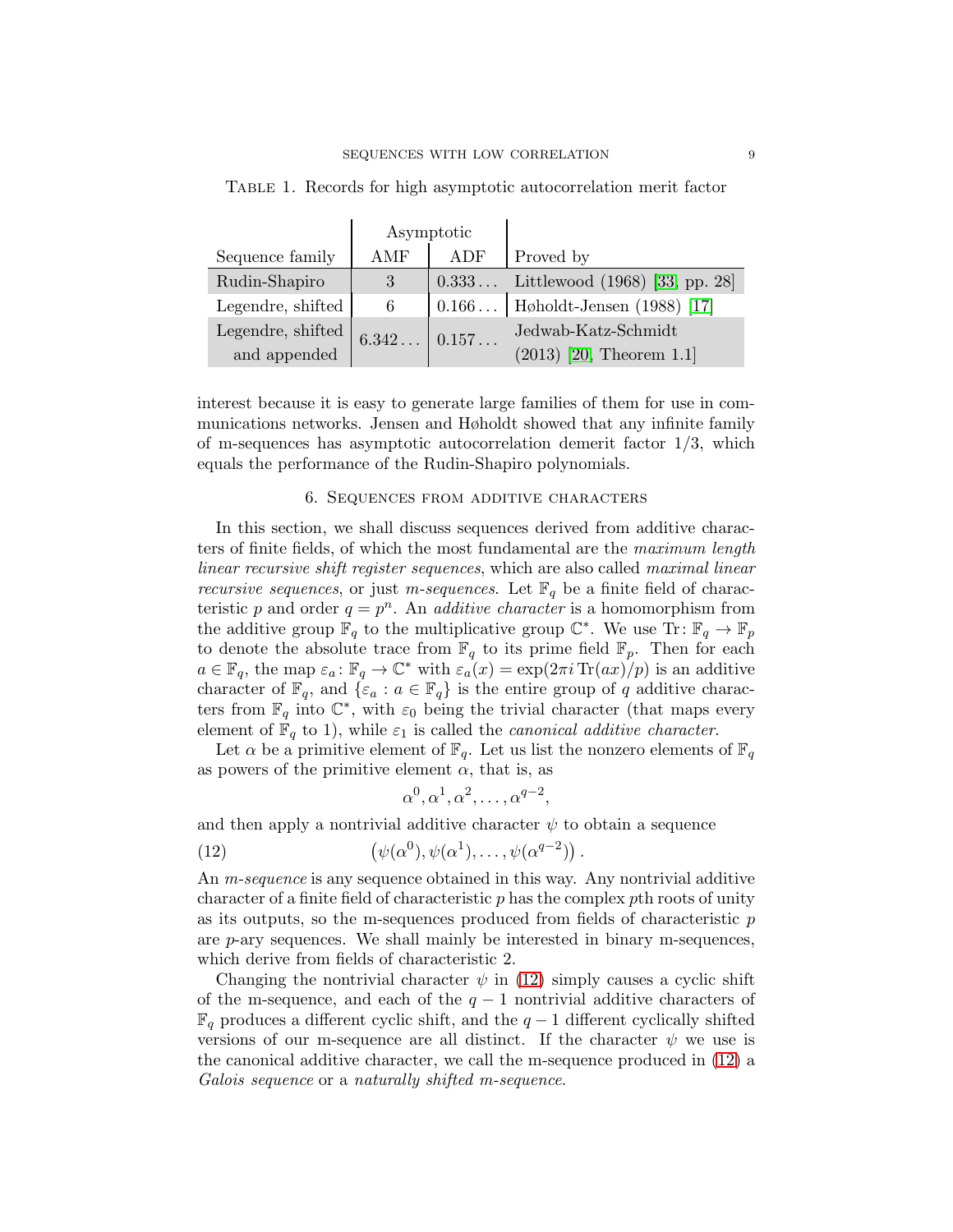Changing the primitive element  $\alpha$  in [\(12\)](#page-8-2) to another primitive element  $\beta = \alpha^d$  (where  $gcd(d, q - 1) = 1$  to maintain primitivity) causes the msequence  $(12)$  to be decimated by d, that is, the new m-sequence based on  $\beta$  is what one obtains by selecting every dth element from the original sequence (starting at the beginning and proceeding cyclically modulo the length  $q-1$ ). If  $\beta$  is a Galois conjugate of  $\alpha$  over the prime field  $\mathbb{F}_p$ , that is, if d is a power of p modulo  $q-1$ , then one just gets back the original sequence (up to some cyclic shift); otherwise one gets a sequence that is distinct from every cyclic shift of the original sequence. Thus decimations d that are a power of p modulo  $q-1$  are said to be *degenerate*. When the original sequence is a Galois sequence, decimation by a degenerate d yields back the original sequence exactly (not even cyclically shifted). Another type of decimation that will become useful later in Section [11](#page-18-0) is a reversing decimation, which is any decimation  $d$  for which there is an integer  $k$  such that  $d \equiv -p^k \pmod{q-1}$ . If we decimate an m-sequence by such a d, one obtains the reverse of the original sequence (up to a cyclic shift).

We can now count the total number of m-sequences, based on our freedom to choose the character (cyclic shifting) and the primitive element modulo Galois conjugacy (decimation). If we organize m-sequences of length  $p^n - 1$ into classes of sequences modulo cyclic shifting (with  $p^{n} - 1$  sequences per class), the number of classes of m-sequences will be equal to the number of classes of primitive elements of  $\mathbb{F}_q = \mathbb{F}_{p^n}$  modulo Galois conjugacy (with  $n$  Galois conjugates per class). Since the number of primitive elements in  $\mathbb{F}_q = \mathbb{F}_{p^n}$  is  $\varphi(p^n-1)$ , where  $\varphi$  is Euler's  $\varphi$ -function, the total number of m-sequences of length  $p^n$  is  $(p^n - 1)\varphi(p^n - 1)/n$ . If  $\alpha$  is a primitive element of our field  $\mathbb{F}_q$ , then  $\alpha^{-1}$  will also be a primitive element and will not be a Galois conjugate of  $\alpha$  unless  $q \leq 4$  (in which case all primitive elements in  $\mathbb{F}_q$  are Galois conjugates of each other). So  $\varphi(p^n-1)/n > 1$  whenever  $p^{n} > 4$ , in which case it is possible to obtain at least two cyclically distinct m-sequences (related by a nondegenerate decimation) of length  $p^{n} - 1$ .

Our p-ary m-sequence [\(12\)](#page-8-2) of length  $p<sup>n</sup> - 1$  follows a linear recursion of depth n whose characteristic polynomial is the minimal polynomial of the primitive element  $\alpha$  over the prime field  $\mathbb{F}_p$ . Because of this, our m-sequence of length  $p^{n} - 1$  can be generated using a linear feedback shift register of length n. This efficient generation of very long sequences with rather small circuits makes m-sequences very popular in applications. Furthermore, from two m-sequences of length  $p^n - 1$  related by a nondegenerate decimation d, one can construct a family of  $p^{n} + 1$  Gold sequences of length  $p^{n} - 1$ . Gold's original construction [\[13,](#page-22-9) §IV] uses carefully chosen decimations d to produce families where all the sequences have low periodic autocorrelation and all the pairs have low periodic crosscorrelation.

We now give an overview of findings on the asymptotic aperiodic autocorrelation merit factor of binary m-sequences and their relatives. As mentioned in the previous section, Jensen and Høholdt [\[23,](#page-22-8) §5] proved that m-sequences have asymptotic autocorrelation demerit factor 1/3. Jedwab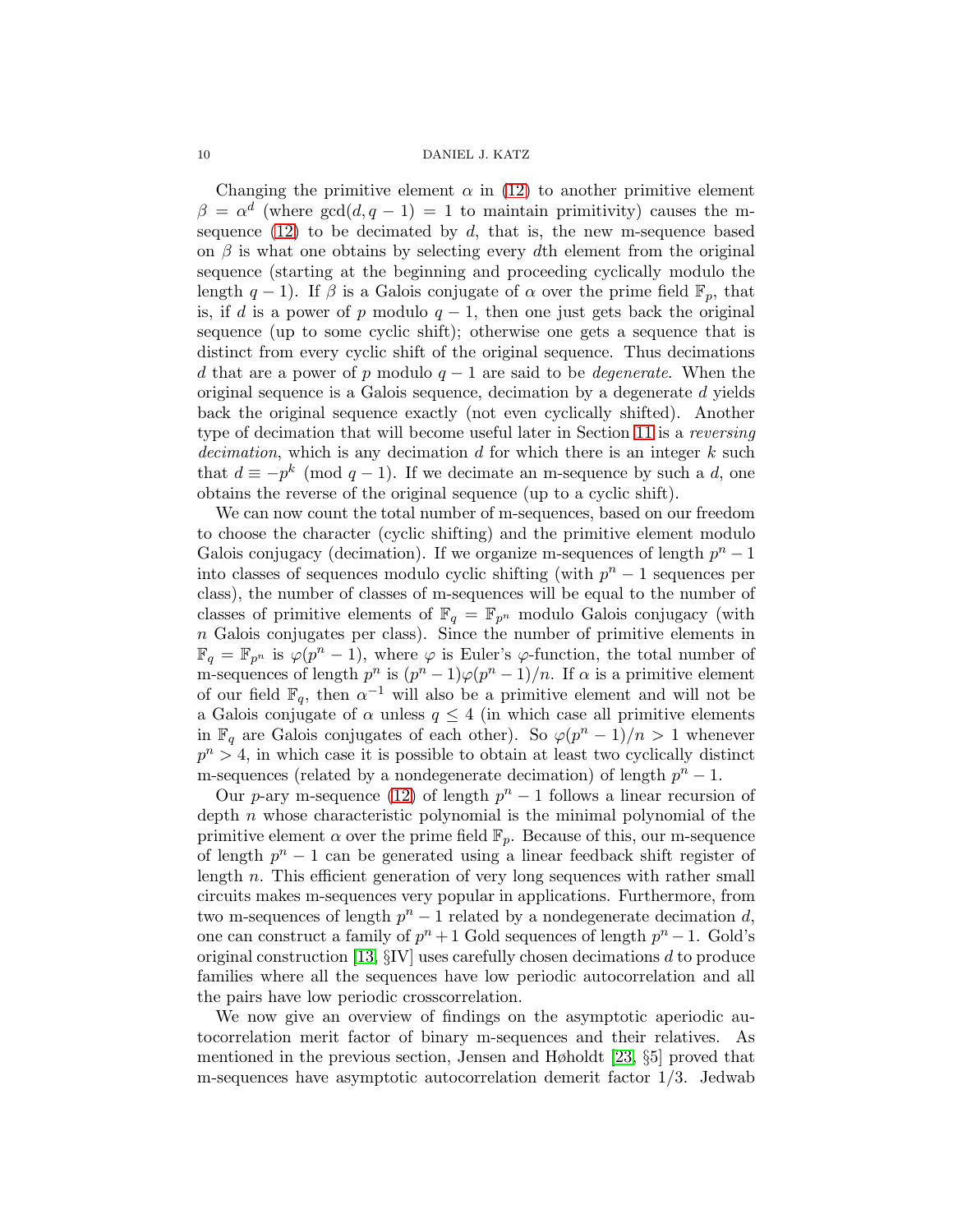and Schmidt [\[21,](#page-22-10) Theorems 11 and 12] applied some constructions described by Parker [\[35,](#page-23-5) Lemmas 3 and 4] to m-sequences to produce families of related sequences that also have asymptotic autocorrelation demerit factor 1/3. Parker gave two constructions, each of which takes a sequence as an input and gives a longer sequence as an output. The first construction, called the negaperiodic construction, doubles the length of the sequence, so we shall call it Parker's doubling construction. The second construction, called the *periodic construction*, quadruples the length of the sequence, so we shall call it Parker's quadrupling construction.

Another technique that was used to modify m-sequences is *appending*, which originates with studies by Kirilusha and Narayanaswamy [\[31\]](#page-23-6). We let  $f(z) = \sum_{j=0}^{\ell-1} f_j z^j$  be a sequence of length  $\ell$  (represented in polynomial form), and extend the definition of  $f_j$  so that  $f_{j+\ell} = f_j$  for all  $j \in \mathbb{Z}$ . Then we can truncate or periodically extend  $f$  simply by changing the range of summation. For example if  $m < \ell$ , then  $g(z) = \sum_{j=0}^{m-1} f_j z^j$  is a truncated version of f, while if  $m > \ell$ , then it is an periodically extended version of f. In these respective cases, we say that this new sequence q is f truncated to  $m/\ell$  times its usual length or f appended to  $m/\ell$  times its usual length. Jedwab, Katz, and Schmidt [\[19,](#page-22-11) Theorem 2.2] proved that if one applies this procedure to m-sequences, one can produce families with an asymptotic autocorrelation demerit factor of  $0.299...$ , which is the smallest real root of the polynomial  $3x^3 - 33x^2 + 33x - 7$ . To achieve this, one should use m-sequences appended to about 1.115... times their usual length, where 1.115... is the middle root of  $x^3 - 12x + 12$ . Jedwab, Katz, and Schmidt also combined the appending procedure with Parker's constructions to produce further families with asymptotic autocorrelation demerit factor 0.299 . . ..

The concept of an m-sequence can be generalized to a produce a larger family of sequences called the Gordon-Mills-Welch sequences [\[40\]](#page-23-7). The construction of Gordon-Mills-Welch sequences differs from that of m-sequences in that the character  $\psi$  used in the m-sequence construction [\(12\)](#page-8-2) is replaced with a "twisted" version. Günther and Schmidt [\[16,](#page-22-12) p. 344–345] have recently shown Gordon-Mills-Welch sequences attain the same asymptotic autocorrelation demerit factors that m-sequences do: 1/3 for natural length and 0.299 . . . if appended.

### 7. Sequences from multiplicative characters

<span id="page-10-0"></span>Now we describe a sequence construction that is in some sense dual to the construction of m-sequences. The pseudorandom behavior of m-sequences can be traced to the fact that we form them by listing the nonzero elements of a finite field  $\mathbb{F}_q$  in an order based on the *multiplicative structure* of the field (that is, as powers of a primitive element) and then apply an additive character to them (see [\(12\)](#page-8-2) and the commentary preceding it). Our next construction is dual in the sense that we shall devise a listing of the elements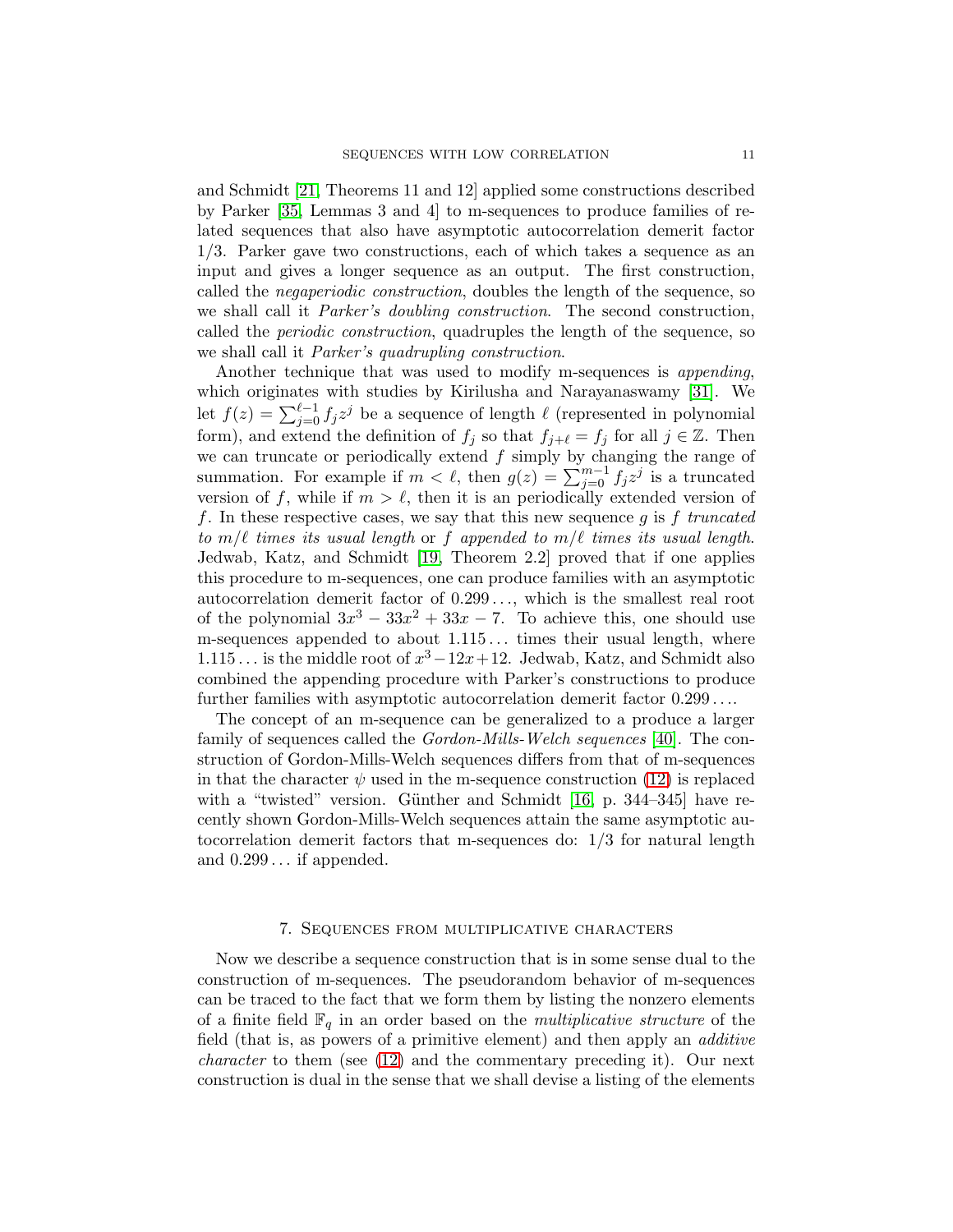of a finite field based on the additive structure of the field and then apply a multiplicative character to them.

To make a multiplicative character sequence, let us start with a finite field  $\mathbb{F}_p$  of prime order p, and write its elements in an order based on the additive structure of the field. We can take 1 as our additive generator, and then the additive analogue of taking increasing powers of this element is to form sums of increasing numbers of 1, that is, we list the elements of  $\mathbb{F}_p$  in the order

<span id="page-11-0"></span>(13) 
$$
0, 1, 1 + 1 = 2, 1 + 1 + 1 = 3, \dots, p - 1.
$$

Now let  $\chi: \mathbb{F}_p \to \mathbb{C}^*$  be a multiplicative character, that is, a group homomorphism from  $\mathbb{F}_p^*$  to  $\mathbb{C}^*$ , and make sure that  $\chi$  is nontrivial, that is, does not map every element to 1. Normally one extends a multiplicative character  $\chi$  by setting  $\chi$ (0) = 0. Then we apply our nontrivial multiplicative character  $\chi$  to our list [\(13\)](#page-11-0) of elements of  $\mathbb{F}_p$  to obtain the sequence

<span id="page-11-2"></span>(14) 
$$
(\chi(0), \chi(1), \chi(2), \ldots, \chi(p-1))
$$
<sup>1</sup>.

The multiplicative characters of  $\mathbb{F}_p$  form a cyclic group of order  $p-1$  under multiplication. If  $\chi$  is a character whose order is m in this group, then all terms except  $\chi(0) = 0$  are mth roots of unity. Normally, we replace the initial  $\chi(0) = 0$  term with a complex number mth root of unity (typically one just uses 1) to get a true  $m$ -ary sequence.

If p is an odd prime, then the group of multiplicative characters of  $\mathbb{F}_p$ always contains one and only one character of order 2, which is called the quadratic character or Legendre symbol. If we use this as our character  $\chi$  in the construction above (and replace  $\chi(0)$  with 1), then we obtain a binary sequence  $h = (h_0, h_1, \ldots, h_{p-1})$ , called a *Legendre sequence*, where

<span id="page-11-3"></span>(15) 
$$
h_j = \begin{cases} +1 & \text{if } j \text{ is the square of some element in } \mathbb{F}_p, \\ -1 & \text{if } j \text{ is not the square of any element in } \mathbb{F}_p. \end{cases}
$$

Since there is only one character of order 2 over each prime field  $\mathbb{F}_p$  of odd order, this construction gives us only one binary sequence of length  $p$  for each odd prime p. Contrast this with the construction of m-sequences in Section [6,](#page-8-0) which often produces many sequences of the same length that are not related to each other by cyclic shifting.

One might ask why we only used prime fields in the construction of multiplicative character sequences, while we used arbitrary finite fields to construct m-sequences. The reason is that prime fields are the only finite fields that are cyclic groups under addition, so they are the only finite fields where

<span id="page-11-1"></span><sup>&</sup>lt;sup>1</sup>This sequence was formed using the specific choice of 1 as the additive generator of  $\mathbb{F}_p$ . We could have replaced 1 with any other  $a \in \mathbb{F}_p^*$  to form the list  $0, a, 2a, \ldots, (p-1)a$  of elements of  $\mathbb{F}_p$  instead of [\(13\)](#page-11-0), and then apply  $\chi$  to every term to get  $(\chi(0), \chi(a), \chi(2a), \ldots, \chi((p-1)a))$ . This would just give the sequence in [\(14\)](#page-11-2) multiplied by the unimodular scalar  $\chi(a)$ . This scalar multiplciation has no effect on the magnitudes of correlation values.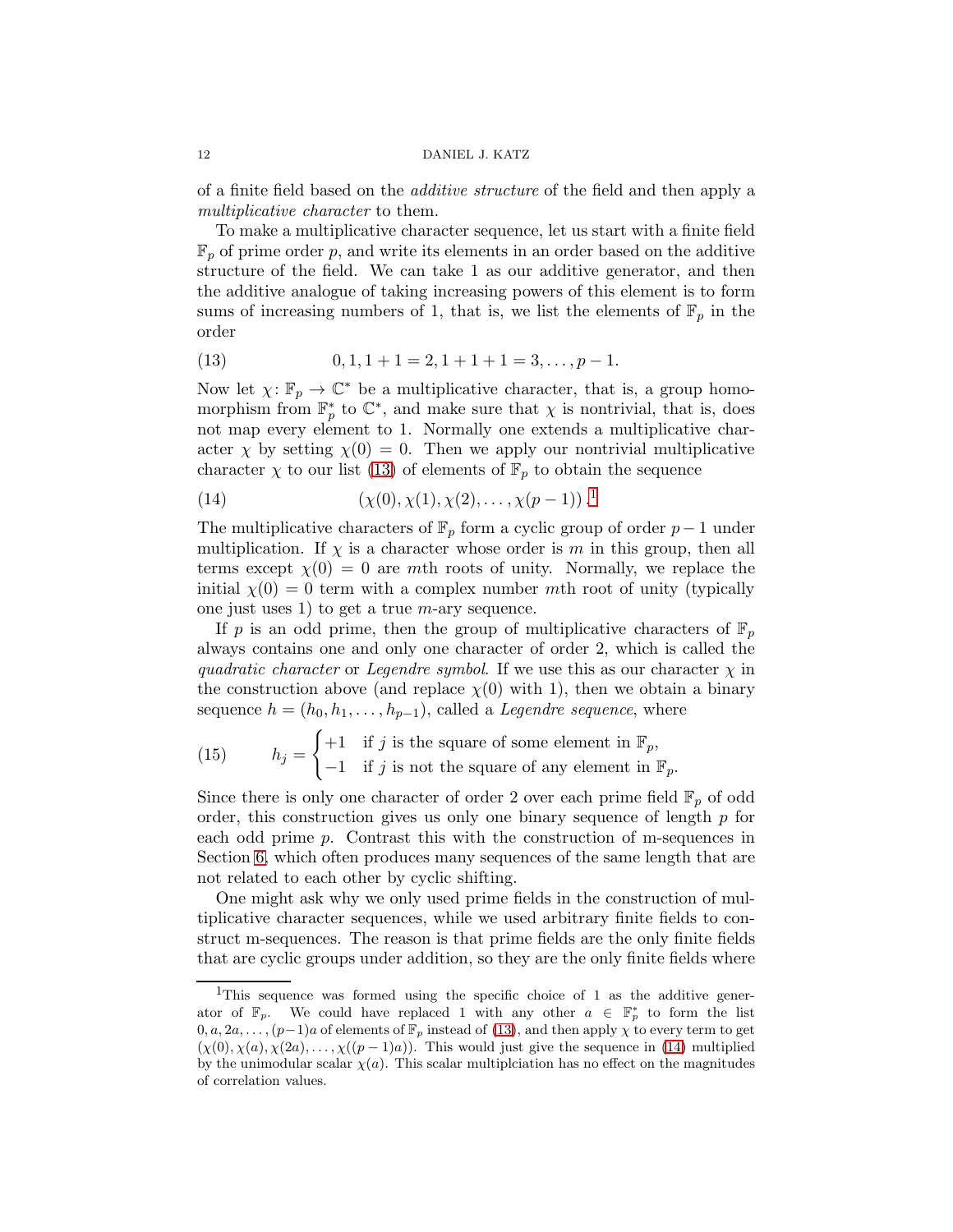one can generate a list of all the elements using a single additive generator. A finite field  $\mathbb{F}_{p^n}$  of characteristic p and order  $p^n$  is an n-dimensional vector space over  $\mathbb{F}_p$ , so  $\mathbb{F}_{p^n}$  can be generated by an  $\mathbb{F}_p$ -basis consisting of n elements. Using this *n*-dimensional description of  $\mathbb{F}_{p^n}$ , we can generalize our construction to create n-dimensional arrays whose entries are given by evaluations of multiplicative characters, and there are natural definitions of correlation for these arrays, with many results analogous to what we present about sequences in this paper, for example, see [\[26\]](#page-22-13).

As noted above, the standard multiplicative character construction only gives one binary sequence of length  $p$  for each odd prime  $p$ . This is not very satisfactory if we are interested in finding pairs or larger families of binary sequences with low crosscorrelation. Boothby and Katz [\[2\]](#page-21-1) discovered that one can often obtain sequences with good aperiodic autocorrelation and crosscorrelation properties using linear combinations of multiplicative characters. Among the sequences formed from linear combinations of multiplicative characters that Boothby and Katz studied are the cyclotomic sequences, whose periodic and aperiodic autocorrelation properties had been studied by Boehmer [\[1\]](#page-21-0), and whose periodic autocorrelation and periodic crosscorrelation properties had been studied by Ding, Helleseth, and Lam [\[5,](#page-22-14) [6\]](#page-22-15).

We now describe the construction of cyclotomic sequences. Let  $m$  be an even positive integer and let p be a prime with  $m | p - 1$ . Then let  $\mathbb{F}_p^{*m}$  be the set  $\{a^m : a \in \mathbb{F}_p^*\}$  of mth powers, which is a subgroup of order  $(p-1)/m$ in the group in  $\mathbb{F}_p^*$ . We form the quotient group  $\mathbb{F}_p^*/\mathbb{F}_p^{*m}$  of order m, which consists of m cosets of  $\mathbb{F}_p^{*m}$  in  $\mathbb{F}_p^*$ . Partition  $\mathbb{F}_p$  into two sets, A and B as follows: A contains 0 along with the union of  $m/2$  cosets of  $\mathbb{F}_p^{*m}$ , while B contains the union of the other  $m/2$  cosets of  $\mathbb{F}_p^{*m}$ . Then we define a sequence  $f = (f_0, f_1, \ldots, f_{p-1})$  where  $f_j = 1$  if  $j \in A$  and  $f_j = -1$  if  $j \in B$ . The choices that we make when allocating cosets to  $A$  or  $B$  can influence the correlation behavior of the sequences.

Let us consider cyclotomic sequences in some of the simplest cases , that is, when m is small. When  $m = 2$  and when we define A to be  $\{0\} \cup \mathbb{F}_p^{*2}$ , we recover the Legendre sequence h defined above (cf. [\(15\)](#page-11-3)). When  $m = 4$ , we define two new sequences in this manner: let  $\alpha$  be a primitive element of  $\mathbb{F}_p$  and list the four cosets of  $\mathbb{F}_p^{*4}$  as  $R_j = \alpha^j \mathbb{F}_p^{*4}$  for  $j \in \{0, 1, 2, 3\}$ . Then define  $f = (f_0, f_1, \ldots, f_{p-1})$  by

<span id="page-12-0"></span>(16) 
$$
f_j = \begin{cases} +1 & \text{if } j \in R_0 \cup R_1 \cup \{0\} \\ -1 & \text{if } j \in R_2 \cup R_3, \end{cases}
$$

and define  $g = (g_0, g_1, \ldots, g_{p-1})$  by

<span id="page-12-1"></span>(17) 
$$
g_j = \begin{cases} +1 & \text{if } j \in R_0 \cup R_3 \cup \{0\} \\ -1 & \text{if } j \in R_1 \cup R_2. \end{cases}
$$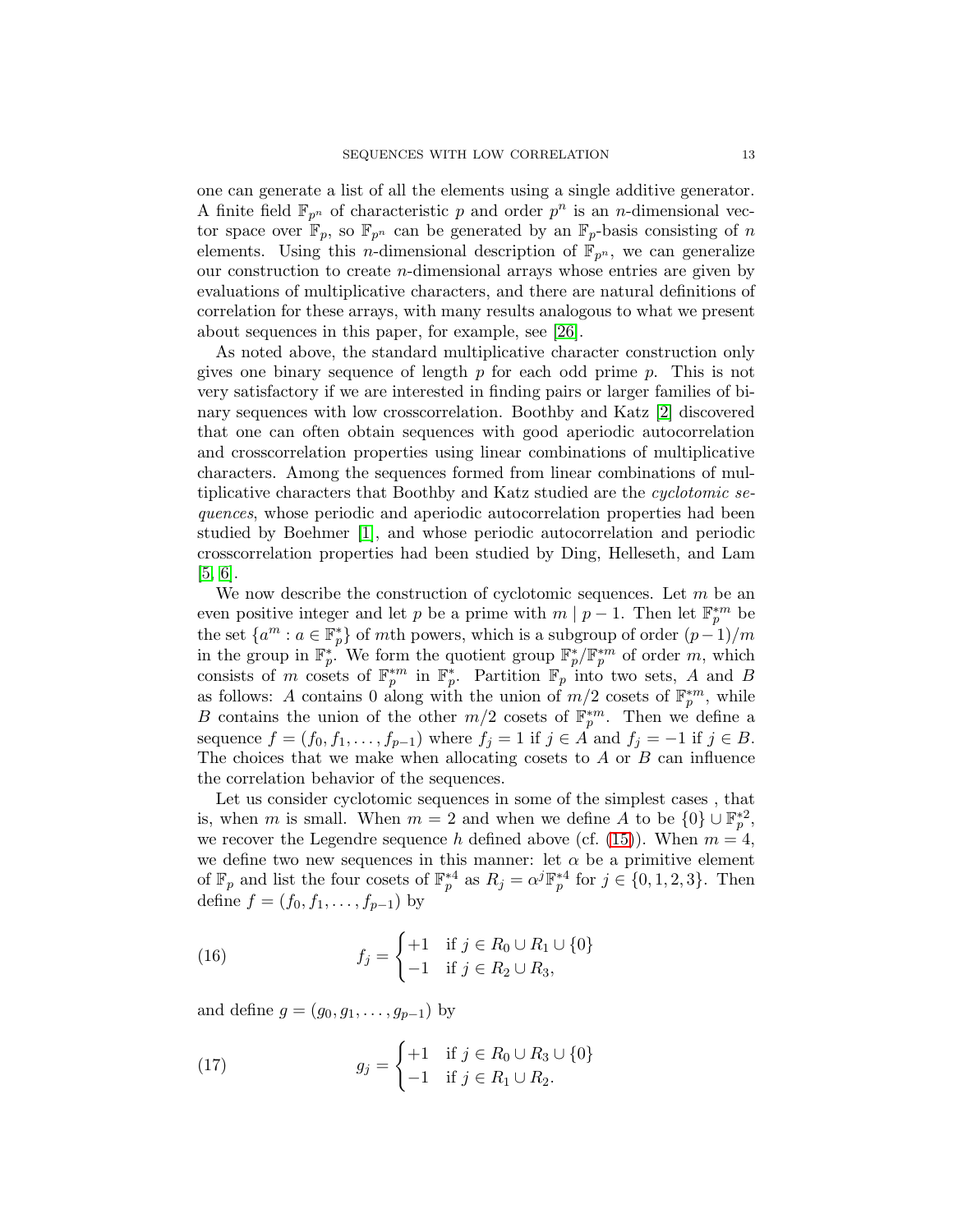The Legendre sequence defined in [\(15\)](#page-11-3) reappears in this formalism as  $h =$  $(h_0, h_1, \ldots, h_{p-1}),$  where

<span id="page-13-0"></span>(18) 
$$
h_j = \begin{cases} +1 & \text{if } j \in R_0 \cup R_2 \cup \{0\} \\ -1 & \text{if } j \in R_1 \cup R_3, \end{cases}
$$

because  $R_0 \cup R_2 = \mathbb{F}_p^{*2}$ .

As mentioned above, these sequences are all formed by applying linear combinations of multiplicative characters to the list [\(13\)](#page-11-0). In the case of our Legendre sequence  $h$ , the linear combination is just the single quadratic character. For sequences f and g, we let  $\theta$  be the multiplicative character of  $\mathbb{F}_p$  of order 4 defined by  $\theta(\alpha^j) = e^{\pi i j/2} = i^j$ , where we recall that  $\alpha$  is the primitive element of  $\mathbb{F}_p$  used to define the cosets  $R_j$ . The other multiplicative character of  $\mathbb{F}_p$  of order 4 is  $\overline{\theta}$ , which has  $\overline{\theta}(\alpha^j) = (-i)^j$ . To get the sequence  $f$ , one first applies the linear combination of characters

$$
\lambda(x) = \frac{1-i}{2}\theta(x) + \frac{1+i}{2}\overline{\theta}(x)
$$

to the elements of the list [\(13\)](#page-11-0) to get the sequence

$$
(\lambda(0)=0,\lambda(1),\ldots,\lambda(p-1)),
$$

and then one replaces  $\lambda(0) = 0$  with 1. To get the sequence g, one uses the same procedure, but with

$$
\mu(x) = \frac{1+i}{2}\theta(x) + \frac{1-i}{2}\overline{\theta}(x)
$$

in place of  $\lambda$ .

Now that we have introduced our sequences, we need to discuss the modified versions of them that have been found to have good correlation properties. First of all, unlike the definition of m-sequences in Section [6,](#page-8-0) the above definitions of sequences derived from multiplicative characters do not embrace all cyclic shifts of a given sequence. Instead each sequence comes defined with a particular cyclic shift. We will want to cyclically shift our multiplicative character sequences, but then we call them *shifted multiplica*tive character sequences to distinguish them from the originals. For example, Golay [\[12\]](#page-22-16) reported Turyn's discovery that one can significantly increase the autocorrelation merit factor of Legendre sequences if one cyclically shifts them. We can also apply Parker's doubling and quadrupling constructions, as well as the appending technique described in Section [6](#page-8-0) to sequences produced from the constructions mentioned above.

As mentioned in Section [5,](#page-7-0) Høholdt and Jensen [\[17\]](#page-22-6) proved that appropriately cyclically shifted Legendre sequences achieve asymptotic autocorrelation demerit factor 1/6. One can also obtain the same asymptotic demerit factor with sequences formed from Legendre sequences with Parker's doubling construction, as proved by Xiong and Hall [\[45,](#page-23-8) Theorem 3.3], or with Parker's quadrupling construction (combined with appropriate shifting), as proved by Schmidt, Jedwab, and Parker [\[39,](#page-23-9) Theorem 8].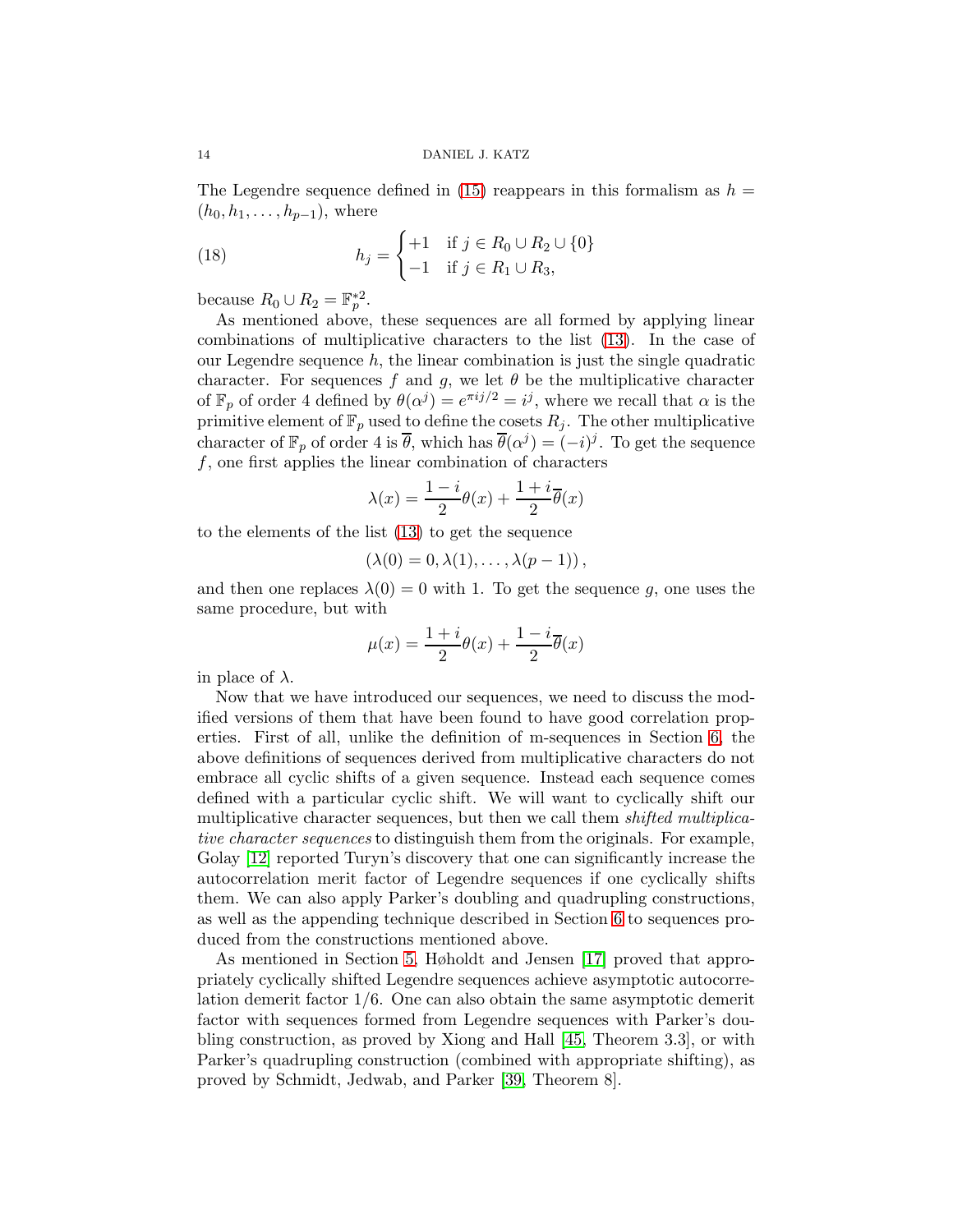If one also allows appending (with or without Parker's constructions and with appropriate shifting) of Legendre sequences, then Jedwab, Katz, and Schmidt (in [\[20,](#page-22-7) Theorem 1.1] an [\[19,](#page-22-11) Theorem 2.1]) showed that one can achieve an asymptotic autocorrelation demerit factor of  $0.157\dots$ , which is the smallest real root of the polynomial  $27x^3 - 417x^2 + 249x - 29$ . To achieve this, one appends the sequences to be about  $1.057...$  times their usual length, where  $1.057...$  is the middle root of  $4x^3 - 30x + 27$ .

We note that one can generalize the notion of Legendre sequences, which are based on quadratic characters of prime fields, to Jacobi sequences, which are based on quadratic characters of integer residue rings (which allows for composite lengths). Jacobi sequences and their modifications (using shifting, Parker's constructions, and appending) often behave similarly to Legendre sequences, and are able to achieve the same asymptotic autocorrelation demerit factor of  $1/6$  in their natural lengths and  $0.157...$  when appended. Although there are some detailed conditions that must be respected to obtain this behavior, Jacobi sequences provide good autocorrelation at a wider variety of lengths than one could obtain with Legendre sequences alone. See the papers of Jensen, Jensen, and Høholdt [\[24,](#page-22-17) Theorem 2.4, §§IV–V]; Xiong and Hall [\[45,](#page-23-8) §V], [\[46\]](#page-23-10); Jedwab and Schmidt [\[22\]](#page-22-18); and Jedwab, Katz, and Schmidt [\[19,](#page-22-11) Theorem 2.3, Corollary 2.4, and  $\S6$ ] for the principal results.

Boothby and Katz [\[2,](#page-21-1) Theorem 19] and Günther and Schmidt [\[16,](#page-22-12) p. 347] show that carefully selected families of the cyclotomic sequences can produce asymptotic demerit factor 1/6 when suitably cyclically shifted, and if one also appends appropriately, this can be improved to the same  $0.157...$  value as for appended Legendre sequences. When designing a particular family of such sequences it is necessary to make judicious choices of which cyclotomic classes to assign +1 values and which cyclotomic classes to assign −1 values, otherwise the demerit factors will be bounded away from 0.157 . . .. Boothby and Katz [\[2,](#page-21-1) Theorem 10] give conditions under which one can achieve limiting autocorrelation demerit factor 0.157 . . . for sequences derived from linear combinations of multiplicative characters, which includes the binary cyclotomic sequences as a proper subclass. Boothby and Katz's conditions are met by the cyclotomic sequences derived from quartic characters described at [\(16\)](#page-12-0) and [\(17\)](#page-12-1), and these sequences were used by both Boothby and Katz  $[2,$  Theorem 19 and Günther and Schmidt  $[16, p. 347]$  as examples showing that one can achieve asymptotic demerit factor 0.157 . . .. Günther and Schmidt also give examples of sequence designs from six cyclotomic classes, and exhibit families that achieve limiting demerit factor 0.157 . . . and families that do not.

Even if one uses sequence designs from four or six cyclotomic classes that can achieve asymptotic autocorrelation demerit factor 0.157 . . ., one must restrict one's sequence family to contain only sequences derived from fields  $\mathbb{F}_p$  whose orders fulfill exacting number-theoretic conditions (see [\[2,](#page-21-1) Theorem 19] and [\[16,](#page-22-12) Corollaries 2.5 and 2.6]). As such, if one adopts one of these cyclotomic sequence designs, the sequences produced will, at most lengths,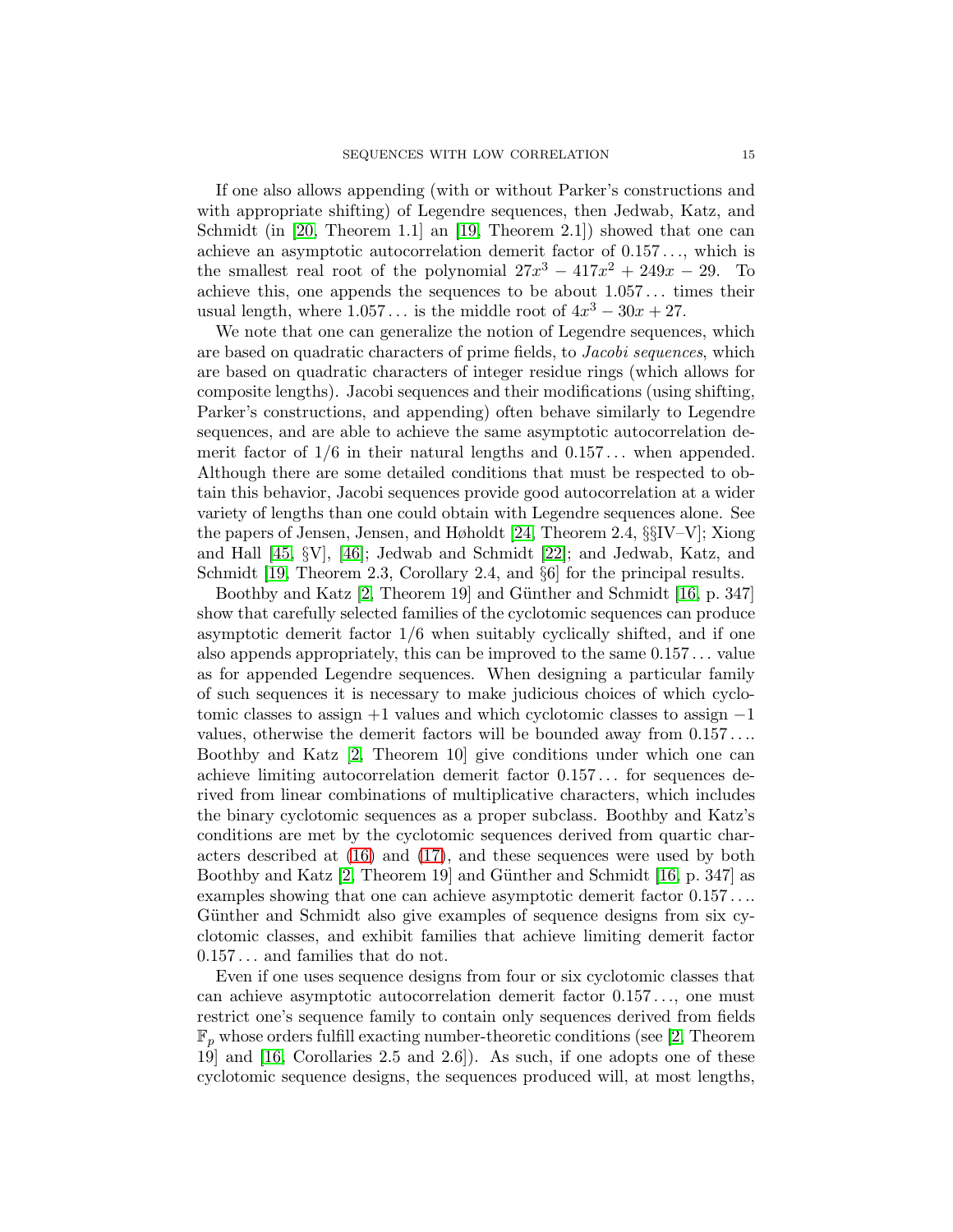#### 16 DANIEL J. KATZ

fall short of Legendre sequences in terms of autocorrelation performance. Accordingly Boothby and Katz [\[2,](#page-21-1) p. 6162] point out that there is little reason to use these cyclotomic sequences in applications where one wants a single sequence with good autocorrelation performance; rather, the real interest of cyclotomic sequences is that there is more than one of them of a given length, so they can be used in applications where crosscorrelation is important. We shall discuss this further in Section [11.](#page-18-0)

Günther and Schmidt [\[16,](#page-22-12) p. 344–345] also studied another family of pseudorandom sequences called the *Sidel'nikov sequences* [\[43\]](#page-23-11). These sequences are derived from quadratic characters of finite fields, but in a different way than Legendre sequences. Günther and Schmidt proved that Sidel'nikov sequences have the same asymptotic autocorrelation demerit factors as msequences:  $1/3$  in their natural length, and  $0.299...$  for appropriately appended versions.

### 8. Rudin-Shapiro-like sequences

<span id="page-15-0"></span>In his master's thesis [\[42,](#page-23-12) p. 42], Shapiro devised a construction of a family  $f_0, f_1, f_2, \ldots$  of sequences, where  $f_n$  is a binary sequence of length  $2^n$ . Shapiro's construction is easier to understand when one introduces a companion family of sequences,  $g_0, g_1, g_2, \ldots$  Recall from Section [2](#page-1-0) our identification of sequences with polynomials. The construction is the recursion with

<span id="page-15-1"></span>(19) 
$$
f_0(z) = g_0(z) = 1
$$

$$
f_{n+1}(z) = f_n(z) + z^{2^n} g_n(z)
$$

$$
g_{n+1}(z) = f_n(z) - z^{2^n} g_n(z).
$$

In terms of sequences, this says that  $f_{n+1}$  is the concatenation of  $f_n$  and  $g_n$ , while  $g_{n+1}$  is the concatenation of  $f_n$  and  $-g_n$ . Shapiro's sequences (polynomials) are what one gets when one retains  $f_0, f_1, f_2, \ldots$  and discards the companion sequences. These sequences were rediscovered by Rudin [\[37,](#page-23-13) eq.  $(1.5)$  somewhat later, and are now known as  $Rudin-Shapiro$  sequences (or Rudin-Shapiro polynomials).

Around the same time as Shapiro, Golay [\[7\]](#page-22-19) discovered an equivalent construction that produced what he called complementary pairs (now called Golay complementary pairs or just Golay pairs). These are pairs  $(f, g)$  of sequences of the same length with  $C_{f,f}(s) + C_{g,g}(s) = 0$  for all  $s \neq 0$ , and Golay originally devised them for use in multislit spectrometry. We say that a Golay pair has length  $\ell$  to mean that it consists of two sequences, each of length  $\ell$ . If one pairs the Shapiro sequences with their companions, that is, if one considers  $(f_0, g_0), (f_1, g_1), (f_2, g_2), \ldots$ , then one obtains one infinite family of complementary pairs constructed by Golay. As mentioned in Section [5](#page-7-0) above, Littlewood [\[33,](#page-23-3) pp. 27–28] performed a calculation tantamount to showing that  $\text{ADF}(f_n) = (1 - (-1/2)^n)/3$ , which proves that the family  $f_0, f_1, f_2, \ldots$  of Rudin-Shapiro sequences has asymptotic demerit factor  $1/3$ .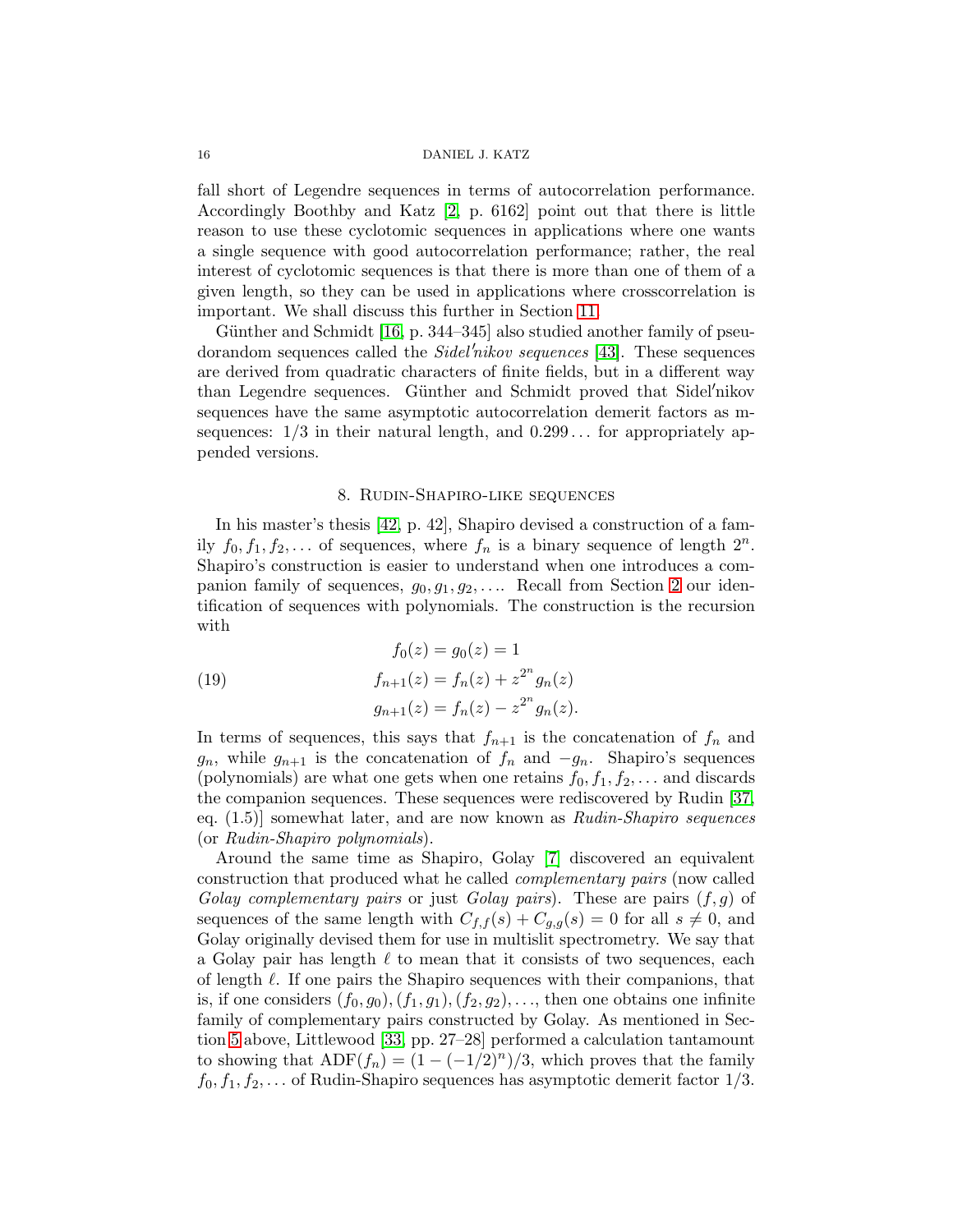Brillhart and Carlitz [\[4,](#page-21-2) Theorem 1] showed that the companion sequences in the construction [\(19\)](#page-15-1) were related to the main sequences by

$$
g_n(z) = (-1)^n z^{2^n - 1} f_n(-1/z)
$$

for every n. For any polynomial  $h(z) \in \mathbb{C}[z]$ , we define the *reciprocal polynomial of*  $h(z)$ , denoted  $h^*(z)$ , to be  $z^{\deg h}h(1/z)$ , that is, the polynomial obtained from  $h$  by writing the coefficients in reverse order. Then the result of Brillhart and Carlitz becomes  $g_n(z) = (-1)^{2^n + n - 1} f_n^*(-z)$ , so that we could restate the construction without the companion sequences:

<span id="page-16-0"></span>(20) 
$$
f_0(z) = 1
$$

$$
f_{n+1}(z) = f_n(z) + (-1)^{2^n + n - 1} z^{\deg f_n + 1} f_n^*(-z).
$$

It turns out that one gets similar asymptotic autocorrelation behavior no matter how the sign is chosen on the second term, as observed by Høholdt, Jensen, and Justesen [\[18,](#page-22-20) Theorem 2.3], so we may generalize construction [\(20\)](#page-16-0) to

<span id="page-16-1"></span>(21) 
$$
f_0(z) = 1
$$

$$
f_{n+1}(z) = f_n(z) + \sigma_n z^{\deg f_n + 1} f_n^*(-z),
$$

where  $\sigma_0, \sigma_1, \ldots$  is any sequence of values in  $\{+1, -1\}$ , called the *sign se*quence for our construction. Høholdt, Jensen, and Justesen show [\[18,](#page-22-20) Theorem 2.3] that regardless of the choice of sign sequence, one still obtains  $ADF(f_n) = (1 - (-1/2)^n)/3$ , so the asymptotic autocorrelation demerit factor is  $1/3$ .

Construction [\(21\)](#page-16-1) was further generalized by Borwein and Mossinghoff [\[3,](#page-21-3) pp. 1159 and 1161], by allowing much more freedom at the start:

<span id="page-16-2"></span>(22) 
$$
f_0(z) = \text{any polynomial with coefficients in } \{+1, -1\}
$$

$$
f_{n+1}(z) = f_n(z) + \sigma_n z^{\deg f_n + 1} f_n^*(-z),
$$

where again  $\sigma_0, \sigma_1, \ldots$  is any sequence of values in  $\{+1, -1\}$ , called the *sign* sequence for our construction. We call  $f_0$  the seed of the construction, and we call the family  $f_0, f_1, f_2, \ldots$  of polynomials the stem generated by that seed and sign sequence. Following Borwein and Mossinghoff, we call families of sequences (polynomials) generated from construction [\(22\)](#page-16-2) Rudin-Shapirolike sequences (polynomials).

Borwein and Mossinghoff found a precise formula [\[3,](#page-21-3) Theorem 1] for the autocorrelation demerit factor of Rudin-Shapiro-like polynomials produced by their construction [\(22\)](#page-16-2). That is, they have a formula for computing  $ADF(f_n)$  for every n, and from this they compute the asymptotic autocorrelation merit factor, which depends on the seed but not the sign sequence. They show that the asymptotic autocorrelation demerit factor is always greater than or equal to  $1/3$ , but only achieves a value of  $1/3$  for certain seeds, which we call optimal seeds. Borwein and Mossinghoff performed a computer search (informed by some of their theoretical results) over all binary sequences of length 40 or less, and found optimal seeds of lengths 1,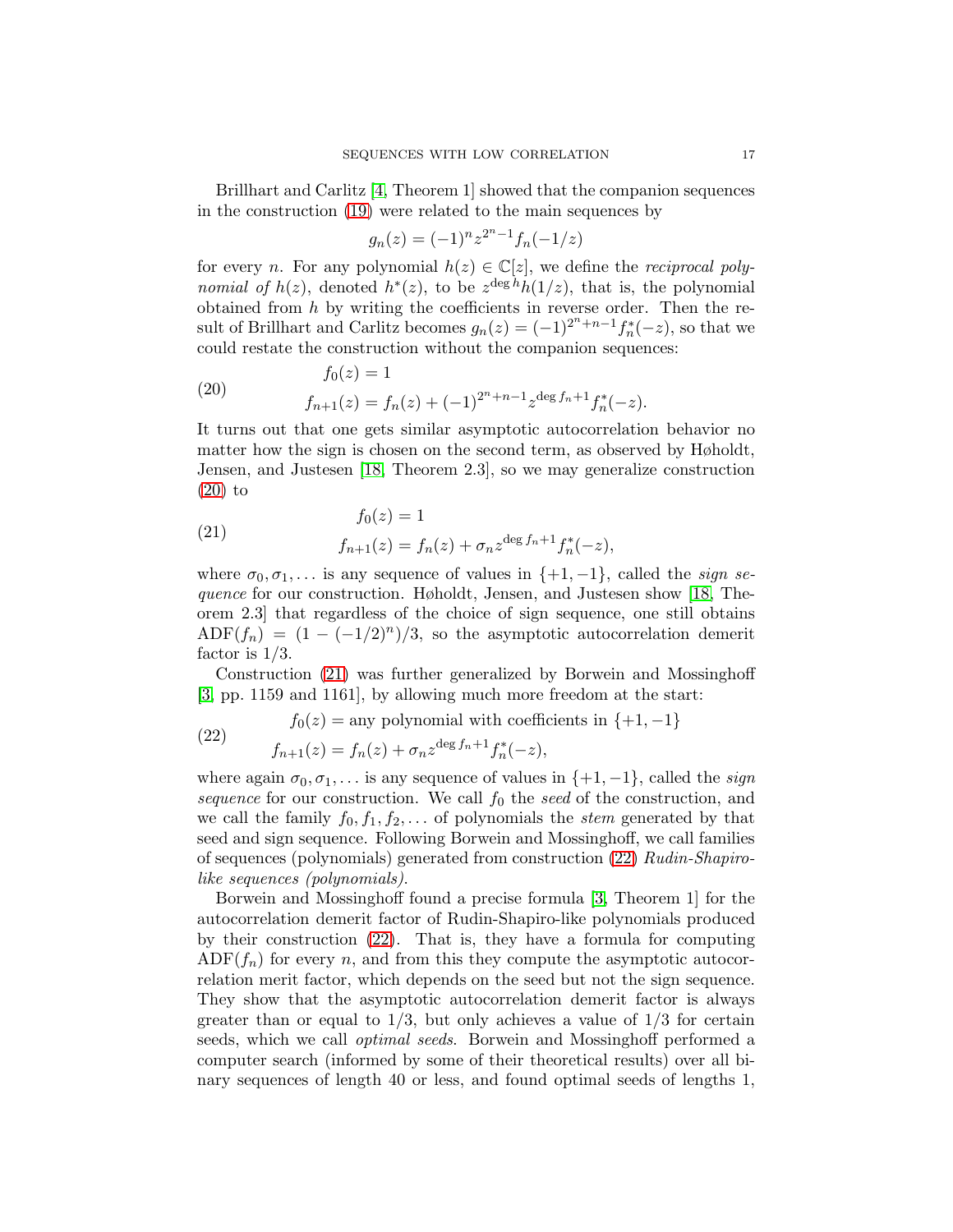2, 4, 8, 16, 20, 32, and 40, and no optimal seeds of other lengths in this range. Later Katz, Lee, and Trunov [\[28,](#page-22-21) Table 1] performed a larger search that extended to all seeds of length 52 or less, and found new optimal seeds at length 52 (but at no other length between 40 and 52). This data was explained by the following classification of optimal seeds [\[30,](#page-23-14) Theorem 1]: a seed of length greater than 1 is optimal if and only if it is the interleaving of a Golay complementary pair, where the interleaving of two sequences  $a = (a_0, a_1, \ldots, a_{\ell-1})$  and  $b = (b_0, b_1, \ldots, b_{\ell-1})$  of length  $\ell$  is the the sequence  $(a_0, b_0, a_1, b_1, \ldots, a_{\ell-1}, b_{\ell-1})$  of length 2 $\ell$ . In polynomial terms, the interleaving is  $a(z^2) + zb(z^2)$ . This result, along with the known fact that the two seeds  $(+1 \text{ and } -1)$  of length 1 are optimal, gives a full classification of the optimal seeds. A construction of Turyn [\[44,](#page-23-15) Corollary to Lemma 5] shows that there is a Golay complementary pair of length  $2^a 10^b 26^c$  for every choice of nonnegative integers  $a, b, c$ . Thus there are infinitely many optimal seeds.

### 9. High asymptotic crosscorrelation merit factor

<span id="page-17-0"></span>Consider the sequences

$$
f_{\ell} = (+1, +1, +1, +1, \dots, +1, +1)
$$

$$
g_{\ell} = (+1, -1, +1, -1, \dots, +1, -1)
$$

of even length  $\ell$ . It is not difficult to calculate that

$$
\text{CDF}(f_{\ell}, g_{\ell}) = \frac{1}{\ell},
$$

so that the asymptotic crosscorrelation demerit factor of the family of pairs  $\{(f_\ell, g_\ell) : \ell \in 2\mathbb{Z}\}$  is zero (so asymptotic crosscorrelation merit factor is infinite). But it is also not difficult to calculate that

$$
\text{ADF}(f_{\ell}) = \text{ADF}(g_{\ell}) = \frac{2\ell^2 + 1}{3\ell},
$$

so that the families  $\{f_\ell : \ell \in 2\mathbb{Z}\}$  and  $\{g_\ell : \ell \in 2\mathbb{Z}\}$  both have infinite asymptotic autocorrelation demerit factor (so asymptotic autocorrelation merit factor is 0). Thus it is not interesting to seek families of sequence pairs with low asymptotic crosscorrelation demerit factor in isolation from the asymptotic autocorrelation demerit factor of the constituent sequences. What we really want to know is whether there is a way to make asymptotic autocorrelation and crosscorrelation demerit factors small at the same time. In the next section we explore a measure that will help us quantify this goal.

## 10. Pursley-Sarwate Criterion

<span id="page-17-1"></span>Pursley and Sarwate [\[36,](#page-23-16) eqs.  $(3),(4)$ ] proved that any pair  $(f,g)$  of binary sequences has

<span id="page-17-2"></span>(23) 
$$
1 - \sqrt{\text{ADF}(f) \text{ ADF}(g)} \le \text{CDF}(f, g) \le 1 + \sqrt{\text{ADF}(f) \text{ ADF}(g)}.
$$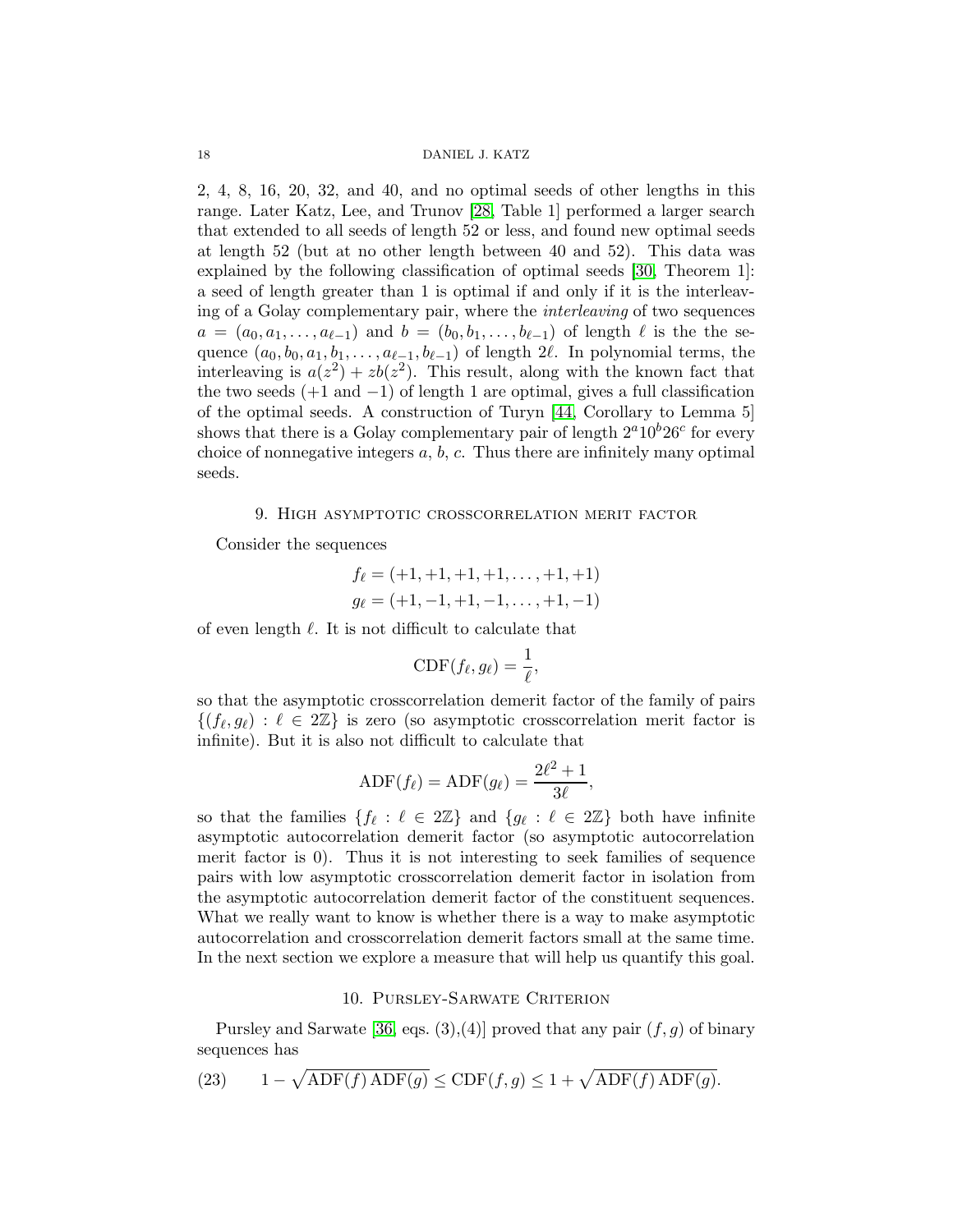Their proof is based on the Cauchy-Schwarz inequality. We define the *Pursley-Sarwate criterion* for a pair  $(f, g)$  of sequences to be

<span id="page-18-1"></span>
$$
\text{PSC}(f,g) = \sqrt{\text{ADF}(f)\,\text{ADF}(g)} + \text{CDF}(f,g),
$$

and then the bound [\(23\)](#page-17-2) tells us that

(24) PSC(f, g) ≥ 1.

We would like sequence pairs  $(f, g)$  with  $\text{ADF}(f)$ ,  $\text{ADF}(g)$ , and  $\text{CDF}(f, g)$ as small as possible, but the bound [\(24\)](#page-18-1) shows that we cannot make them all simultaneously close to zero. In view of Sarwate's expected values of demerit factors for randomly selected binary sequences in [\(10\)](#page-6-0) and [\(11\)](#page-6-2), we expect a typical randomly selected pair  $(f, g)$  of sequences to have  $PSC(f, g)$  of about 2. We would like to construct sequence pairs  $(f, g)$  with  $PSC(f, g)$  as close to 1 as possible. We often consider asymptotic PSC of families of sequence pairs, that is, the limiting value of PSC as the length of the sequences tends to infinity.

### <span id="page-18-0"></span>11. Pairs with low asymptotic Pursley-Sarwate criterion

One should recall the sequence constructions described in Sections [6,](#page-8-0) [7,](#page-10-0) and [8](#page-15-0) above: we now consider pairs of such sequences that have low Pursley-Sarwate criterion. Table [2](#page-18-2) lists some constructions that produce families of binary sequence pairs with low asymptotic PSC.

<span id="page-18-2"></span>

|  |  | TABLE 2. Families of sequence pairs with low asymptotic PSC |
|--|--|-------------------------------------------------------------|
|  |  |                                                             |

| Sequence pair $(f, g)$                 | Asymptotic Values                       |        |         |  |  |  |  |
|----------------------------------------|-----------------------------------------|--------|---------|--|--|--|--|
| construction                           | $ADF(f) = ADF(g)$ $CDF(f,g)$ $PSC(f,g)$ |        |         |  |  |  |  |
| Katz (2016) [27, pp. 5240, 5247]       |                                         |        |         |  |  |  |  |
| m-sequences, typical                   | 1/3                                     | 1      | 4/3     |  |  |  |  |
| m-sequence, reversing                  | 1/3                                     | 5/6    | 7/6     |  |  |  |  |
| half Legendre                          | 7/12                                    | 7/12   | 7/6     |  |  |  |  |
| Boothby-Katz (2017) [2, pp. 6160–6161] |                                         |        |         |  |  |  |  |
| quartic cyclotomics                    | in $[1/6, 5/6]$ in $[1/3, 1]$           |        | 7/6     |  |  |  |  |
| Legendre $+$ quartic                   | 1/6                                     | 1      | 7/6     |  |  |  |  |
| Katz-Lee-Trunov [28, Table 3]          |                                         |        |         |  |  |  |  |
| Rudin-Shapiro-like                     | 1/3                                     | 77/100 | 331/300 |  |  |  |  |
| Katz-Moore $[29,$ Theorem 1.1          |                                         |        |         |  |  |  |  |
| Golay pair                             | 1/3                                     | 2/3    |         |  |  |  |  |

Let us provide some context and details for the table entries. If we fix a  $d \in \mathbb{Z}$  with |d| not a power of 2 and produce an infinite family of binary msequence pairs  $(f_n, g_n)$  where  $g_n$  is (up to cyclic shift) a decimation of  $f_n$  by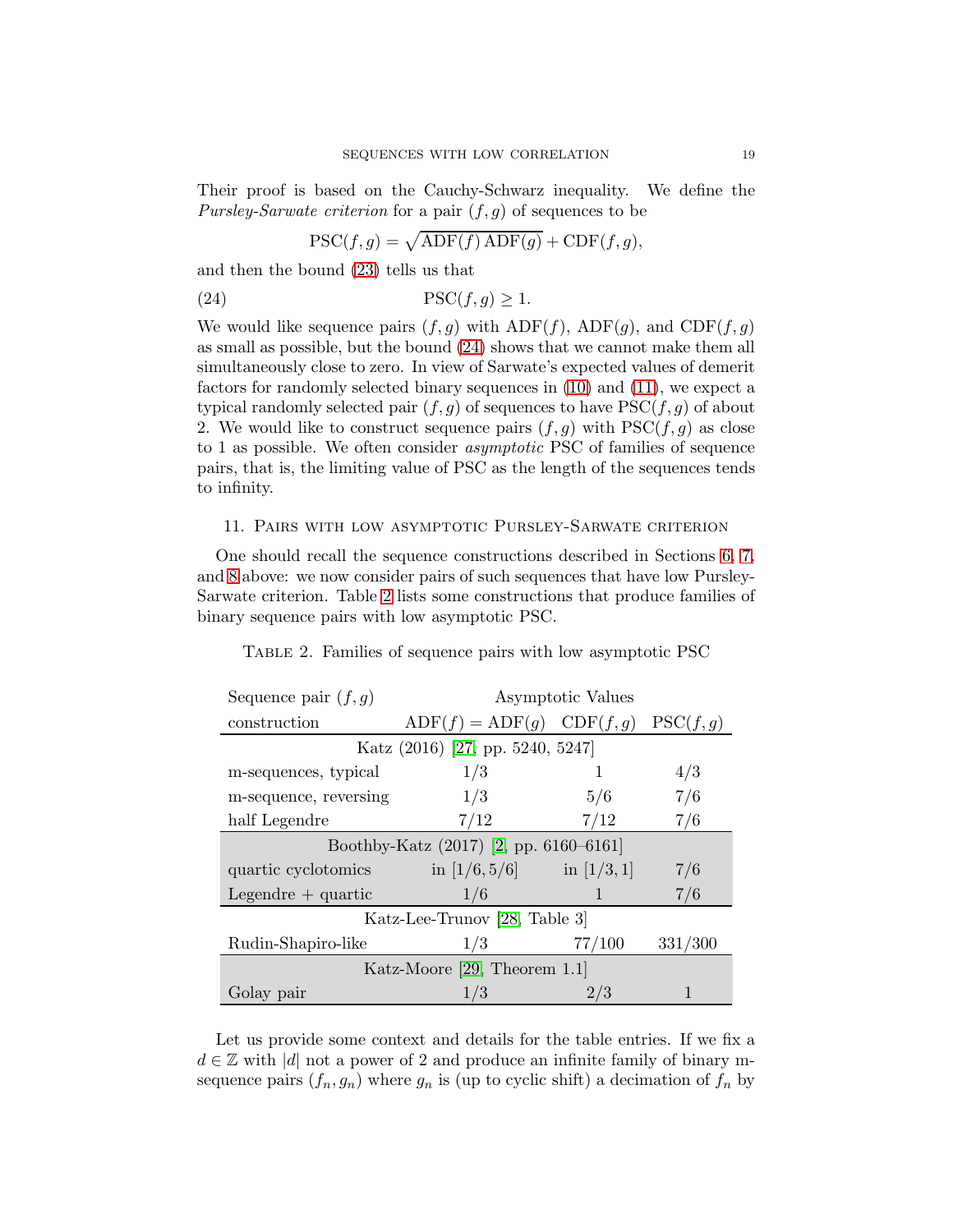d, then Katz [\[27,](#page-22-5) Theorem 1] showed that the asymptotic crosscorrelation demerit factor will tend to 1. Since we have seen in Section [6](#page-8-0) that the autocorrelation demerit factor tends to  $1/3$ , this produces a sequence family with asymptotic PSC of  $4/3$ . We call this a *typical m-sequence construction*. If we instead use  $d = -2^k$  for some nonnegative integer k, then we produce a family of binary m-sequence pairs  $(f_n, g_n)$  where  $g_n$  is related to  $f_n$  by the reversing decimation, and then Katz [\[27,](#page-22-5) Theorem 2] showed that one can lower the asymptotic crosscorrelation demerit factor to 5/6 by appropriately cyclically shifting the sequences. This results in families with asymptotic PSC of 7/6. We call this a reversing m-sequence construction. (We never allow d to be a power of 2, since that will give degenerate decimations, and we will be correlating an m-sequence with cyclic shifts of itself.)

Another construction of Katz [\[27,](#page-22-5) p. 5247] takes a Legendre sequence (which has length equal to some odd prime  $p$ ), cyclically shifts it in a certain way, discards the last term, and cuts the remaining sequence into a pair of two sequences of length  $(p-1)/2$ . In this way one can obtain a family of sequence pairs  $(f_n, g_n)$  with asymptotic  $\text{ADF}(f_n)$ ,  $\text{ADF}(g_n)$ , and  $CDF(f_n, g_n)$  all equal to 7/12, and thus asymptotic PSC equal to 7/6. We call this the half Legendre construction.

Boothby and Katz [\[2,](#page-21-1) Theorem 21] crosscorrelated the two cyclotomic sequences [\(16\)](#page-12-0) and [\(17\)](#page-12-1) derived from quartic characters, and also the cyclically shifted versions of these two sequences. As mentioned in Section [7,](#page-10-0) one obtains very low asymptotic autocorrelation demerit factor only for certain lengths, depending on a number-theoretic criterion. It turns out that the crosscorrelation demerit factor of our sequence pairs tends to decrease as their autocorrelation demerit factor increases. In fact, for any real number A with  $1/6 \leq A \leq 5/6$ , there is an infinite family of pairs  $(f_n, g_n)$  of these cyclically shifted cyclotomic sequences such that asymptotic  $\text{ADF}(f_n)$  and ADF( $g_n$ ) are A, asymptotic CDF( $f_n, g_n$ ) is 7/6 – A, and asymptotic PSC is 7/6.

One can also crosscorrelate cyclically shifted Legendre sequences (see [\(15\)](#page-11-3), or equivalently [\(18\)](#page-13-0)) with cyclically shifted versions of either of our quartic cyclotomic sequences (see  $(16)$  or  $(17)$ ). In this case Boothby and Katz [\[2,](#page-21-1) Theorem 20] show that one always obtains asymptotic CDF of 1, so one should choose the shifted Legendre sequences and shifted quartic cyclotomic sequences to have limiting ADF of 1/6, and thus obtain limiting PSC of 7/6.

It should be noted that all the constructions of Katz and Boothby-Katz discussed here employ sequences in their usual length, but their results allow for the possibility of truncating and appending the sequences. They showed [\[2,](#page-21-1) eq. (7)] that modest appending can be used to produce families of sequence pairs with asymptotic PSC slightly lower than 7/6.

Katz, Lee, and Trunov crosscorrelated pairs of Rudin-Shapiro-like poly-nomials [\[28,](#page-22-21) Theorem 2.4], by beginning with two different seeds,  $f_0$  and  $g_0$ , and applying recursion [\(22\)](#page-16-2) to produce two stems  $f_0, f_1, \ldots$  and  $g_0, g_1, \ldots$ (using the same sign sequence in recursion [\(22\)](#page-16-2) to produce the two stems).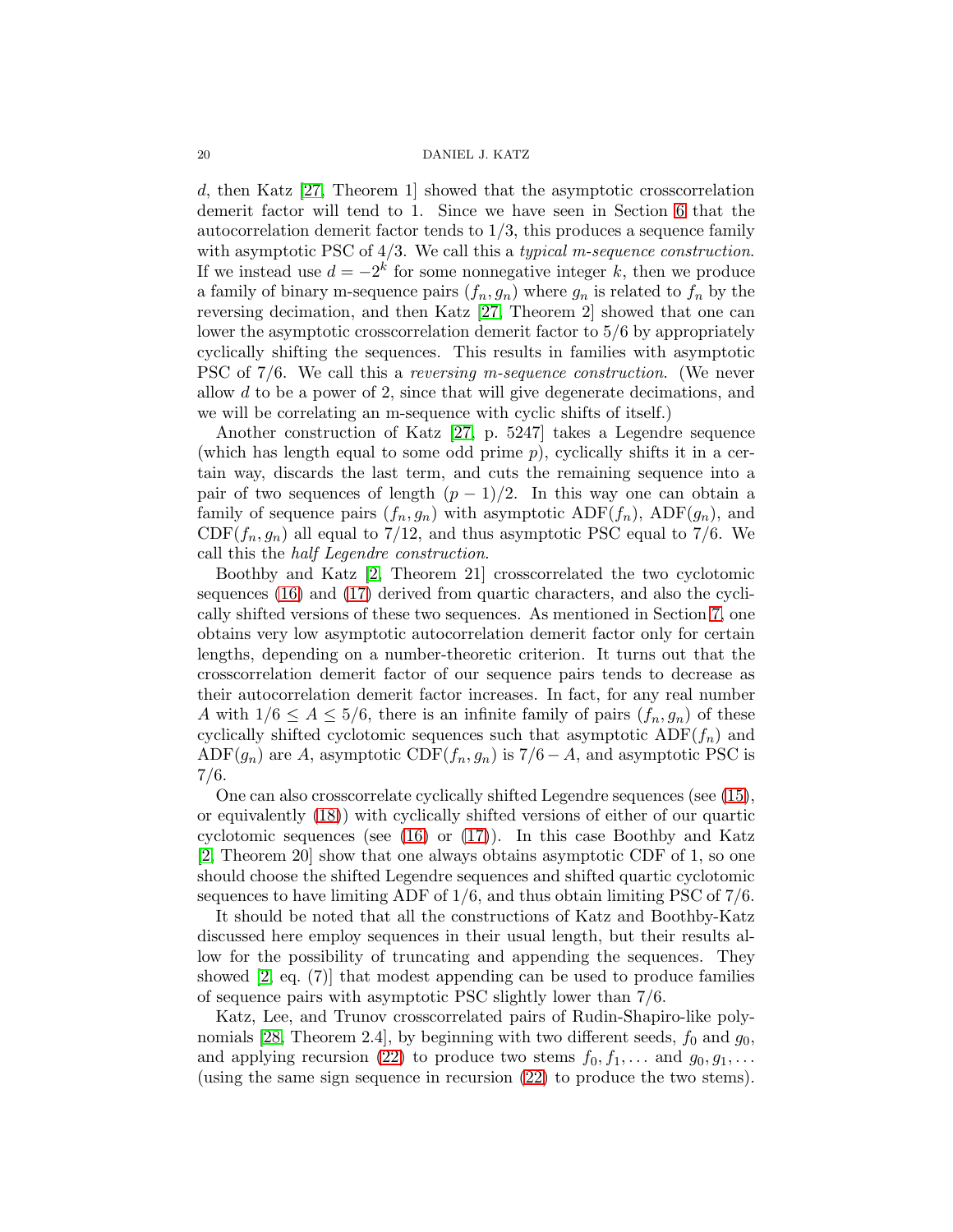They derive a precise formula for  $CDF(f_n, g_n)$  for each n. This reduces to Borwein and Mossinghoff's precise formula [\[3,](#page-21-3) Theorem 1] for  $\text{ADF}(f_n)$ when we set  $g_n = f_n$  and subtract 1 (see [\(8\)](#page-5-0)). From this one can compute  $PSC(f_n, g_n)$  precisely and from this determine the limiting PSC. Katz, Lee, and Trunov [\[28,](#page-22-21) Table 3] found a pair of seeds, each of length 40, that yield stems with limiting ADF of 1/3 and limiting CDF of 77/100, for a limiting PSC of  $331/300 = 1.103$ .

Finally, Katz and Moore [\[29,](#page-23-17) Theorem 1.1] proved that a pair  $(f, g)$  of binary sequences has  $PSC(f, g) = 1$  if and only if  $(f, g)$  is a Golay complementary pair. In Section [8,](#page-15-0) we noted that there are known to be Golay pairs of lengths  $2^a10^b26^c$  for all nonnegative integers a, b, and c, so we have infinitely many binary sequence pairs with PSC exactly equal to 1. Thus we obtain an asymptotic PSC of 1 with the Golay pairs. We note that if  $(f, g)$ is a Golay pair, then  $ADE(f) = ADF(g)$ . The Golay pairs  $(f_n, g_n)$  produced by recursion [\(19\)](#page-15-1) have Rudin-Shapiro sequences as the first sequence in each pair. Thus they have asymptotic  $ADF(f_n)$  equal to  $1/3$  by the result of Lit-tlewood described in Sections [5](#page-7-0) and [8.](#page-15-0) So asymptotic  $\text{ADF}(g_n)$  is also  $1/3$ for these pairs, and thus asymptotic  $CDF(f_n, g_n)$  is  $2/3$ .

We note that the families of sequence pairs on Table [2](#page-18-2) all have equal asymptotic autocorrelation demerit factors for the first and second elements of the pairs. While this must be the case for Golay complementary pairs, is not always observed in other constructions with low asymptotic PSC. For example, Katz, Lee, and Trunov [\[28,](#page-22-21) Table 2] exhibit constructions of families  $(f_0, g_0), (f_1, g_1), \ldots$  of pairs of Rudin-Shapiro-like sequences with low asymptotic  $PSC(f_n, g_n)$  where the asymptotic  $ADF(f_n)$  is not equal to the asymptotic ADF $(g_n)$ .

### 12. Open questions

<span id="page-20-0"></span>We present two open questions that arise naturally from the considerations above.

Question 1. What is the lowest asymptotic autocorrelation demerit factor for binary sequences?

Or equivalently, what is the highest asymptotic autocorrelation merit factor for binary sequences? Littlewood [\[33,](#page-23-3) pp. 28–29] made a conjecture that there is a infinite family of binary sequences with autocorrelation demerit tending to zero, or equivalently, autocorrelation merit factor tending to infinity. Golay, on the other hand, conjectured that autocorrelation merit factor is bounded, and he proposed [\[10\]](#page-22-22) that asymptotic merit factor can never exceed  $2e^2 = 14.77 \ldots$  Later [\[11\]](#page-22-23) he revised his proposed upper bound on asymptotic merit factor to a value of about 12.32.

We saw in Section [9](#page-17-0) a construction of sequence pairs with asymptotic crosscorrelation demerit factor of zero, but at the expense of poor autocorrelation performance. It would be interesting to know how low asymptotic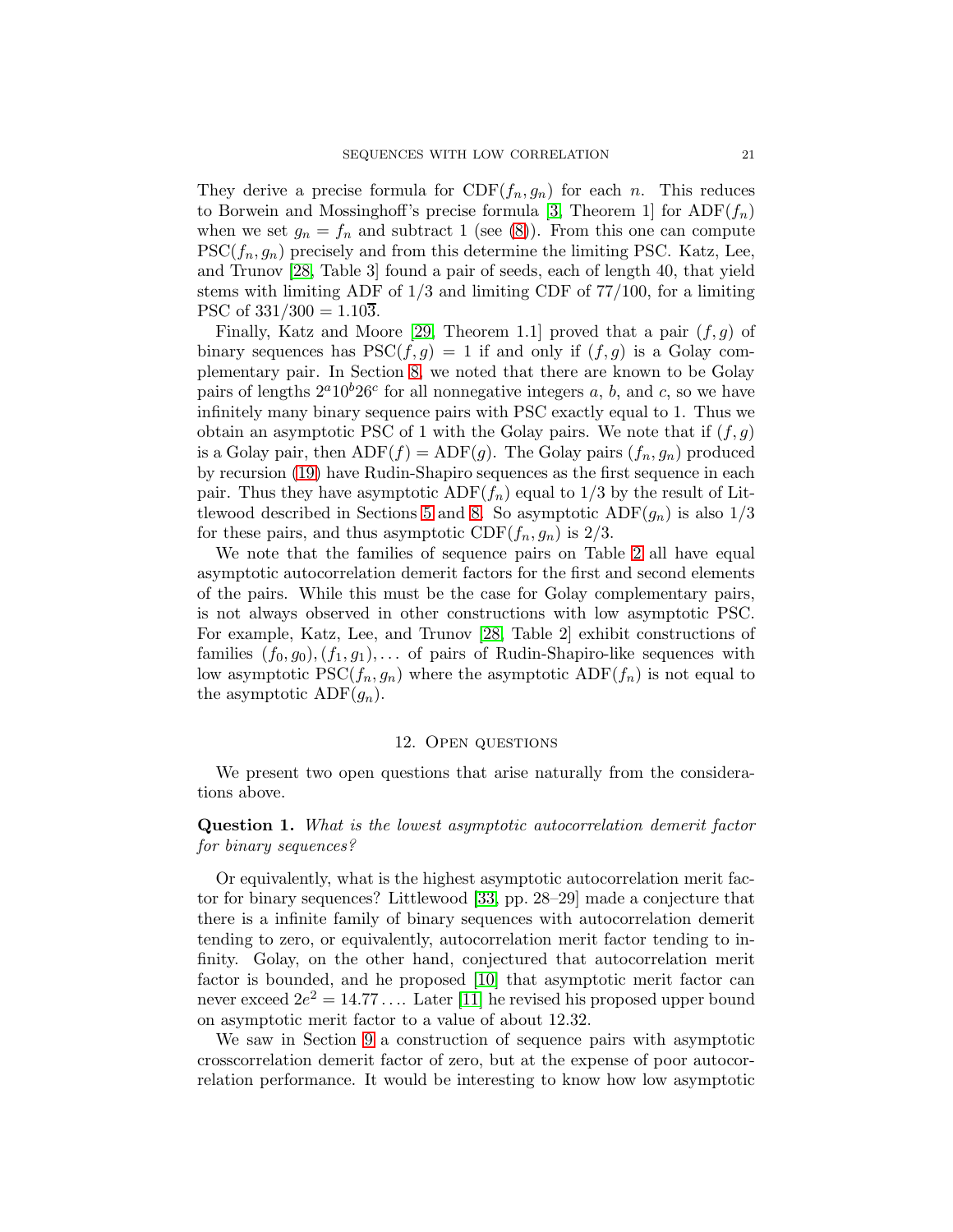crosscorrelation demerit factor can be made without having poor autocorrelation demerit factors.

**Question 2.** Among infinite families of binary sequence pairs  $(f, g)$  such that ADF(f), ADF(q), and CDF(f, q) tend to limits as the length of the sequences tends to infinity, and such that the limiting values for  $\text{ADF}(f)$ and ADF(q) are not greater than 1, what is the lowest possible limiting value for  $CDF(f, g)$ ?

In Section [11](#page-18-0) we saw that the construction of Boothby-Katz [\[2,](#page-21-1) p. 6160] involving pairs of cyclotomic sequences derived from quartic characters furnishes families of sequence pairs  $(f, g)$  with asymptotic CDF $(f, g)$  of  $1/3$ and asymptotic  $\text{ADF}(f)$  and  $\text{ADF}(g)$  of 5/6 (so limiting PSC(f, g) is 7/6). If one wants to get even lower asymptotic CDF, then one can use appending. One would use Theorems 19 and 21 of [\[2\]](#page-21-1) with the following parameters: one would let  $\gamma = \pi/2$ , let  $\Lambda = 1.207...$  be the middle root of  $4x^3 - 36x^2 + 60x - 27$ , and let  $R = (1 - 2\Lambda)/4$ . This would produce a family of pairs of quartic cyclotomic sequences that are cyclically shifted and then appended to  $\Lambda = 1.207...$  times their normal length. The limiting ADF of these sequences is 1 and the limiting CDF is 0.254 . . ., the middle root of  $729x^3 + 981x^2 - 1245x + 241$ . Note that the PSC for this family is 1.254 . . ., which is considerably worse than the 7/6 that one obtains without appending, so a considerable sacrifice in autocorrelation performance is being made for this increase in crosscorrelation performance. One should note that when one appends like this, there will be a rather large value in the autocorrelation spectrum when the appended portion on one copy of the sequence comes into alignment with the initial portion of the other copy. The magnitude of this large autocorrelation value will be about equal to the length of the appended sequence times  $1 - 1/\Lambda = 0.172...$ 

This paper has confined itself to analyzing the autocorrelation and crosscorrelation demerit factors of sequence pairs. In many applications one needs larger families of sequences with low mutual correlation, and it would be interesting to extend the concepts here to that more general setting.

#### Acknowledgement

The author thanks Yakov Sapozhnikov for his careful reading of this paper and his helpful suggestions.

### **REFERENCES**

- <span id="page-21-0"></span>[1] A. M. Boehmer. Binary pulse compression codes. *IEEE Trans. Inform. Theory*, 13(2):156–167 (1967).
- <span id="page-21-1"></span>[2] K. T. R. Boothby and D. J. Katz. Low correlation sequences from linear combinations of characters. *IEEE Trans. Inform. Theory*, 63(10):6158–6178 (2017).
- <span id="page-21-3"></span>[3] P. Borwein and M. Mossinghoff. Rudin-Shapiro-like polynomials in L4. *Math. Comp.*, 69(231):1157–1166 (2000).
- <span id="page-21-2"></span>[4] J. Brillhart and L. Carlitz. Note on the Shapiro polynomials. *Proc. Amer. Math. Soc.*, 25:114–118 (1970).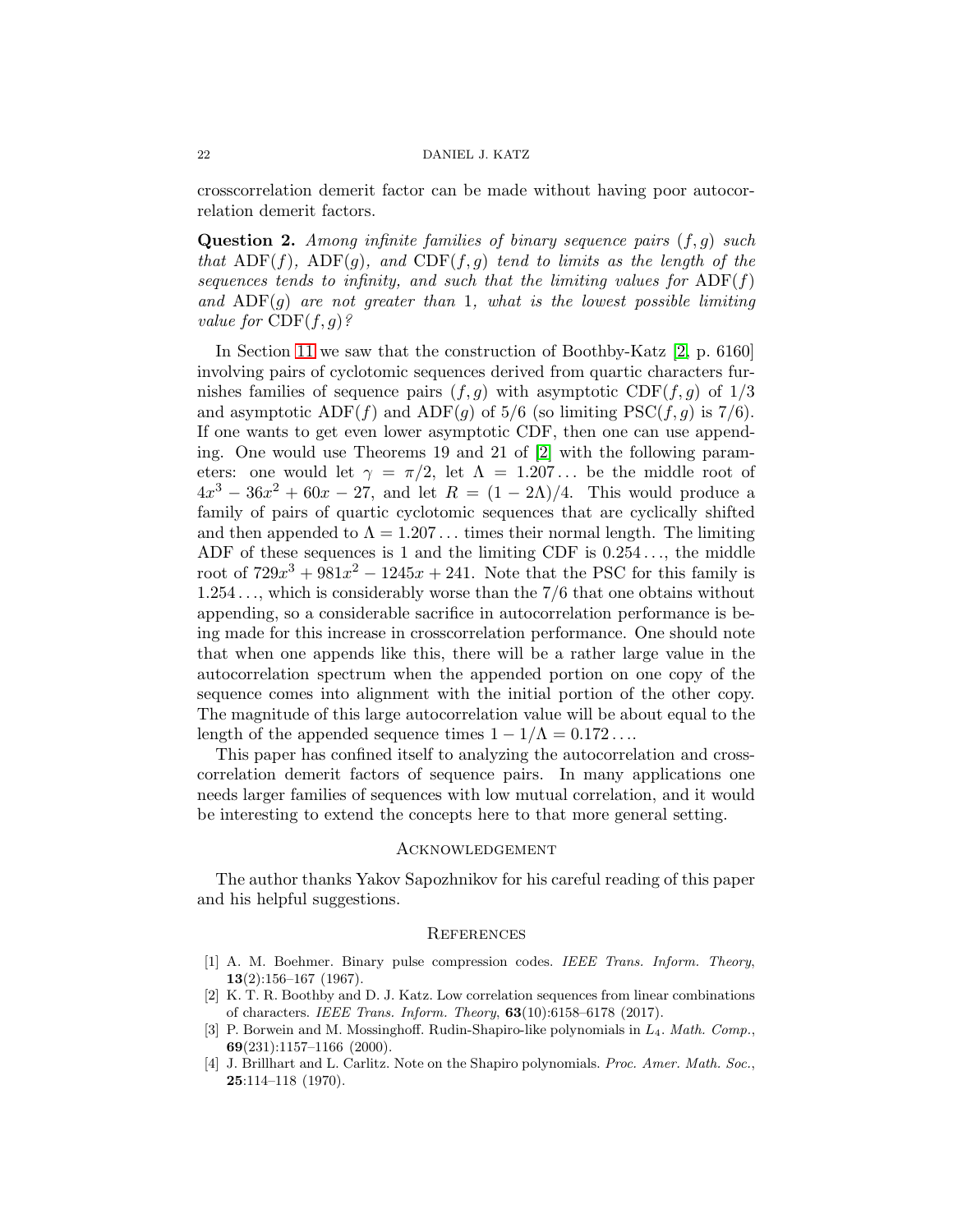- <span id="page-22-15"></span><span id="page-22-14"></span>[5] C. Ding, T. Helleseth, and K. Y. Lam. Several classes of binary sequences with threelevel autocorrelation. *IEEE Trans. Inform. Theory*, 45(7):2606–2612 (1999).
- <span id="page-22-19"></span>[6] C. Ding, T. Helleseth, and K. Y. Lam. Duadic sequences of prime lengths. *Discrete Math.*, **218**(1-3):33-49 (2000).
- <span id="page-22-3"></span>[7] M. J. E. Golay. Static multislit spectrometry and its application to the panoramic display of infrared spectra. *J. Opt. Soc. Am.*, 41(7):468–472 (1951).
- <span id="page-22-4"></span>[8] M. J. E. Golay. A class of finite binary sequences with alternate autocorrelation values equal to zero. *IEEE Trans. Inform. Theory*, 18:449–450 (1972).
- [9] M. J. E. Golay. Hybrid low autocorrelation sequences. *IEEE Trans. Inform. Theory*, 21:460–462 (1975).
- <span id="page-22-22"></span>[10] M. J. E. Golay. Sieves for low autocorrelation binary sequences. *IEEE Trans. Inform. Theory*, 23:43–51 (1977).
- <span id="page-22-23"></span><span id="page-22-16"></span>[11] M. J. E. Golay. The merit factor of long low autocorrelation binary sequences. *IEEE Trans. Inform. Theory*, 28(3):543–549 (1982).
- [12] M. J. E. Golay. The merit factor of Legendre sequences. *IEEE Trans. Inform. Theory*, 29:934–936 (1983).
- <span id="page-22-9"></span>[13] R. Gold. Optimal binary sequences for spread spectrum multiplexing. *IEEE Trans. Inform. Theory*, 13(4):619–621 (1967).
- <span id="page-22-0"></span>[14] S. W. Golomb. *Shift register sequences*. With portions co-authored by Lloyd R. Welch, Richard M. Goldstein, and Alfred W. Hales. Holden-Day, Inc., San Francisco, Calif.- Cambridge-Amsterdam (1967).
- <span id="page-22-1"></span>[15] S. W. Golomb and G. Gong. *Signal design for good correlation*. Cambridge University Press, Cambridge (2005).
- <span id="page-22-12"></span>[16] C. Günther and K.-U. Schmidt. Merit factors of polynomials derived from difference sets. *J. Combin. Theory Ser. A*, 145:340–363 (2017).
- <span id="page-22-6"></span>[17] T. Høholdt and H. E. Jensen. Determination of the merit factor of Legendre sequences. *IEEE Trans. Inform. Theory*, 34(1):161–164 (1988).
- <span id="page-22-20"></span>[18] T. Høholdt, H. E. Jensen, and J. Justesen. Aperiodic correlations and the merit factor of a class of binary sequences. *IEEE Trans. Inform. Theory*, 31(4):549–552 (1985).
- <span id="page-22-11"></span>[19] J. Jedwab, D. J. Katz, and K.-U. Schmidt. Advances in the merit factor problem for binary sequences. *J. Combin. Theory Ser. A*, 120(4):882–906 (2013).
- <span id="page-22-7"></span>[20] J. Jedwab, D. J. Katz, and K.-U. Schmidt. Littlewood polynomials with small  $L^4$ norm. *Adv. Math.*, 241:127–136 (2013).
- <span id="page-22-10"></span>[21] J. Jedwab and K.-U. Schmidt. The merit factor of binary sequence families constructed from m-sequences. In *Finite fields: theory and applications*, volume 518 of *Contemp. Math.*, pages 265–278. Amer. Math. Soc., Providence, RI (2010).
- <span id="page-22-18"></span>[22] J. Jedwab and K.-U. Schmidt. The L<sup>4</sup> norm of Littlewood polynomials derived from the Jacobi symbol. *Pacific J. Math.*, 257(2):395–418 (2012).
- <span id="page-22-8"></span>[23] H. E. Jensen and T. Høholdt. Binary sequences with good correlation properties. In *Applied algebra, algebraic algorithms and error-correcting codes (Menorca, 1987)*, volume 356 of *Lecture Notes in Comput. Sci.*, pages 306–320. Springer, Berlin (1989).
- <span id="page-22-17"></span>[24] J. M. Jensen, H. E. Jensen, and T. Høholdt. The merit factor of binary sequences related to difference sets. *IEEE Trans. Inform. Theory*, 37(3, part 1):617–626 (1991).
- <span id="page-22-2"></span>[25] K. H. A. Kärkkäinen. Mean-square cross-correlation as a performance measure for department of spreading code families. In *IEEE Second International Symposium on Spread Spectrum Techniques and Applications*, pages 147–150 (1992).
- <span id="page-22-13"></span>[26] D. J. Katz. Asymptotic L 4 norm of polynomials derived from characters. *Pacific J. Math.*, 263(2):373–398 (2013).
- <span id="page-22-5"></span>[27] D. J. Katz. Aperiodic crosscorrelation of sequences derived from characters. *IEEE Trans. Inform. Theory*, 62(9):5237–5259 (2016).
- <span id="page-22-21"></span>[28] D. J. Katz, S. Lee, and S. A. Trunov. Crosscorrelation of Rudin-Shapiro-like polynomials. Preprint, [arXiv:1702.07697](http://arxiv.org/abs/1702.07697) (2017).